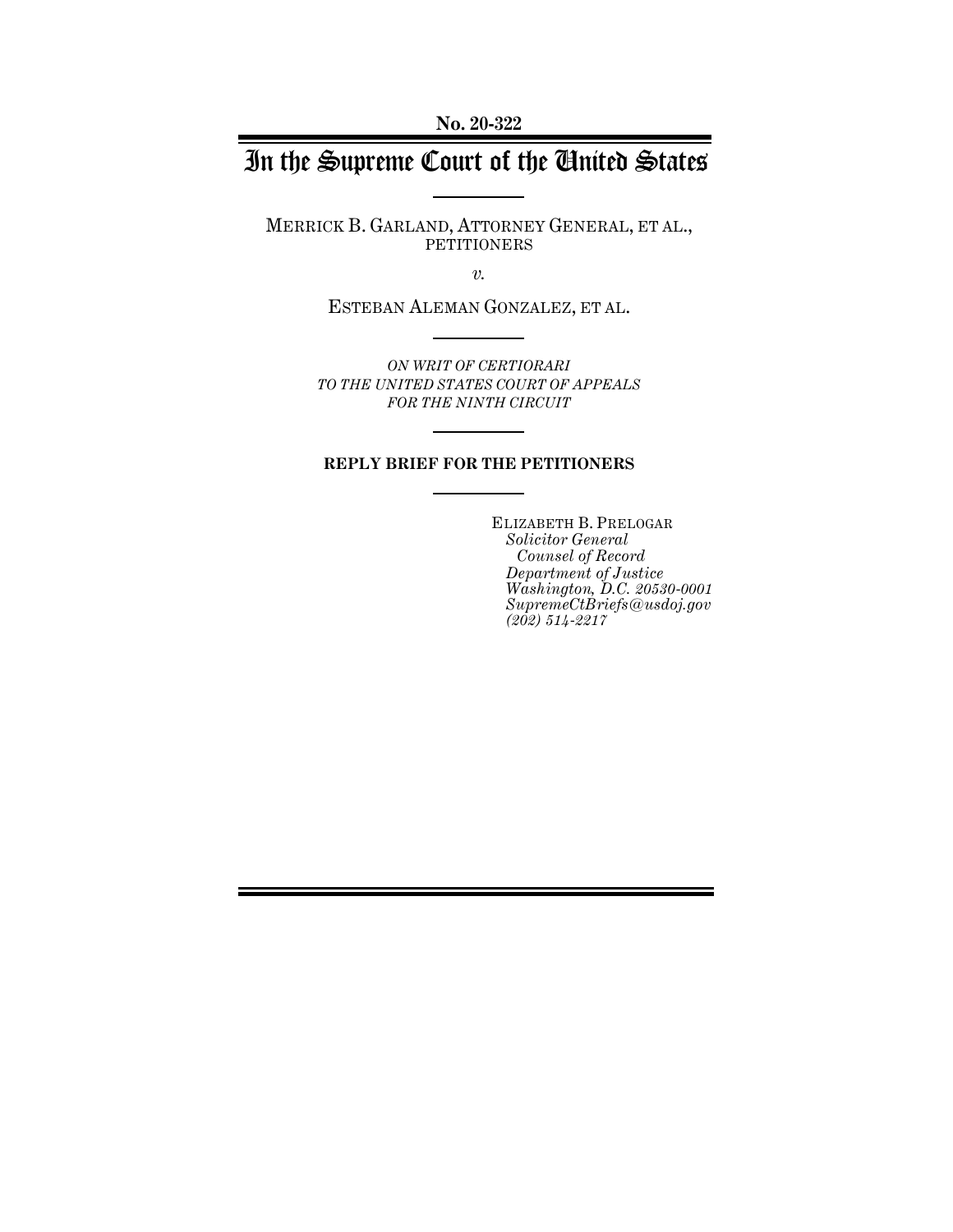### **PARTIES TO THE PROCEEDING**

After petitioners filed their opening brief in this Court, the district court dismissed two of the defendants in *Aleman Gonzalez*, who were among the petitioners in this Court: David O. Livingston, in his official capacity as Sheriff of Contra Costa County, and Kristi Butterfield, in her official capacity as Facility Commander, West County Detention Facility, Contra Costa County. In addition, in *Flores Tejada*, Nathalie Asher has been substituted for petitioner Elizabeth Godfrey, in her official capacity as Seattle Field Office Director, U.S. Immigration and Customs Enforcement. The list of parties to the proceeding otherwise remains the same.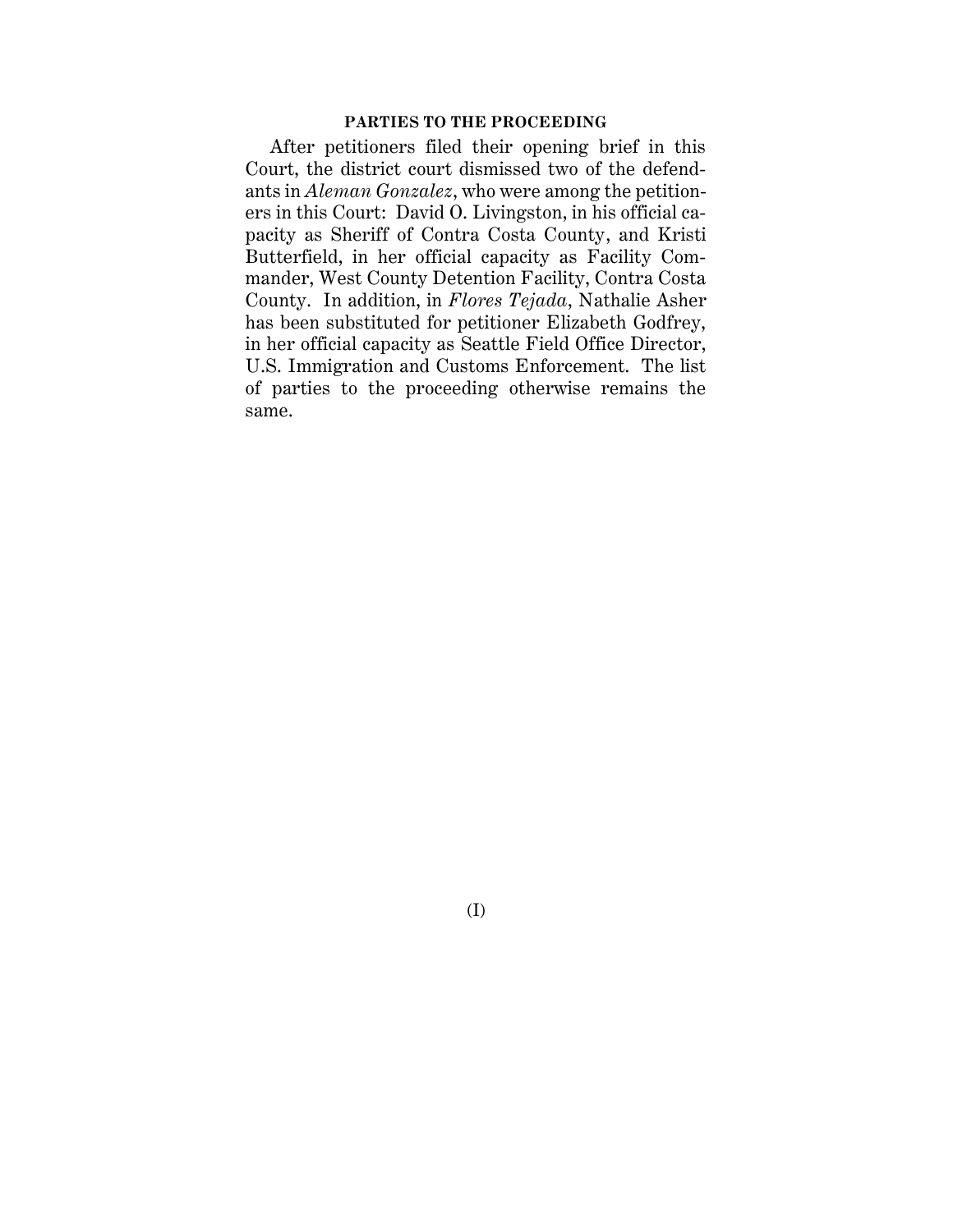# **TABLE OF CONTENTS**

Page

| $1252(f)(1)$ 's exception allows classwide relief is |                                                                                                                                                                                                                                                                                                                                                                          |
|------------------------------------------------------|--------------------------------------------------------------------------------------------------------------------------------------------------------------------------------------------------------------------------------------------------------------------------------------------------------------------------------------------------------------------------|
|                                                      |                                                                                                                                                                                                                                                                                                                                                                          |
|                                                      |                                                                                                                                                                                                                                                                                                                                                                          |
|                                                      |                                                                                                                                                                                                                                                                                                                                                                          |
| not plausible                                        | -12                                                                                                                                                                                                                                                                                                                                                                      |
|                                                      |                                                                                                                                                                                                                                                                                                                                                                          |
|                                                      |                                                                                                                                                                                                                                                                                                                                                                          |
|                                                      |                                                                                                                                                                                                                                                                                                                                                                          |
|                                                      | Section $1252(f)(1)$ barred the injunctive relief<br>A. The scope of Section $1252(f)(1)$ is properly<br>C. Respondents' assertion that Section<br>II. Section $1231(a)(6)$ does not require bond hearings 12<br>A. Respondents' reading of Section $1231(a)(6)$ is<br>B. Respondents' bond-hearing regime is not<br>necessary to avoid serious constitutional<br>doubts |

# **TABLE OF AUTHORITIES**

# Cases:

| Armstrong v. Exceptional Child Center, Inc.,      |  |
|---------------------------------------------------|--|
|                                                   |  |
|                                                   |  |
|                                                   |  |
| Catholic Social Services, Inc. v. INS,            |  |
|                                                   |  |
|                                                   |  |
| Coolidge v. New Hampshire, 403 U.S. 443 (1971) 22 |  |
| Demore v. Kim, 538 U.S. 510 (2003) 4, 19, 20      |  |
|                                                   |  |
|                                                   |  |
|                                                   |  |
|                                                   |  |
|                                                   |  |

# (III)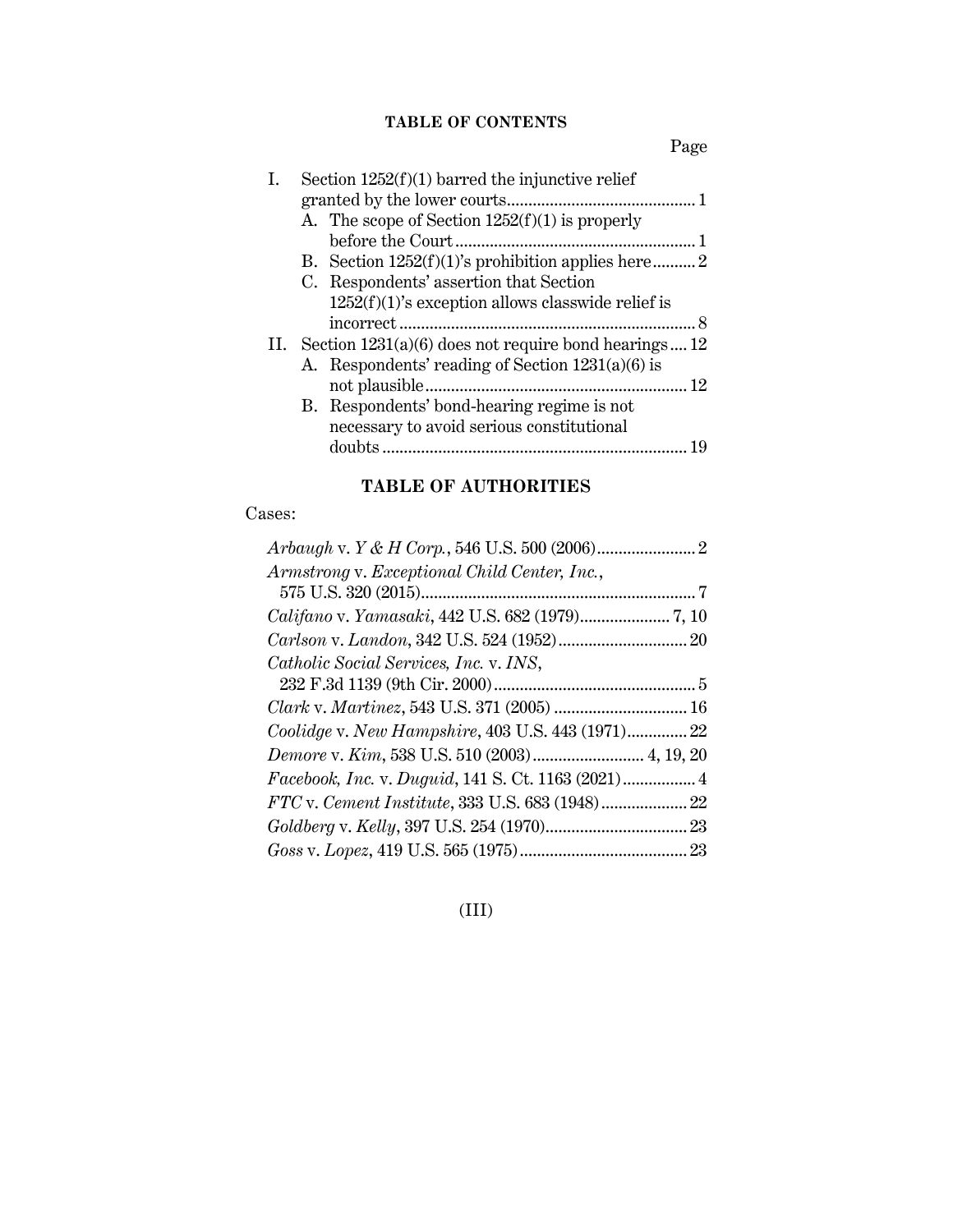| Cases—Continued:                                    | Page |
|-----------------------------------------------------|------|
| Harris Trust & Savings Bank v. Salomon              |      |
| Smith Barney Inc., 530 U.S. 238 (2000) 16           |      |
|                                                     |      |
| Jennings v. Rodriguez, 138 S. Ct. 830               |      |
|                                                     |      |
|                                                     |      |
|                                                     |      |
|                                                     |      |
| Moskal v. United States, 498 U.S. 103 (1990) 4      |      |
|                                                     |      |
| Opati v. Republic of Sudan,                         |      |
|                                                     |      |
| Reno v. American-Arab Anti-Discrimination           |      |
|                                                     |      |
| Rodriguez v. Hayes, 591 F.3d 1105 (9th Cir. 2010) 5 |      |
| Shadwick v. City of Tampa, 407 U.S. 345 (1972)  22  |      |
|                                                     |      |
| United States v. Chemical Foundation, Inc.,         |      |
|                                                     |      |
|                                                     |      |
| Vermont Yankee Nuclear Power Corp. v.               |      |
| Natural Resources Defense Council, Inc.,            |      |
|                                                     |      |
| Wal-Mart Stores, Inc. v. Dukes,                     |      |
|                                                     |      |
|                                                     |      |
| Zadvydas v. Davis, 533 U.S. 678 (2001) 18, 19       |      |
|                                                     |      |

Constitution, statutes, regulations, and rules:

# U.S. Const.:

| Amend. V (Due Process Clause) 19, 20, 21, 22 |  |
|----------------------------------------------|--|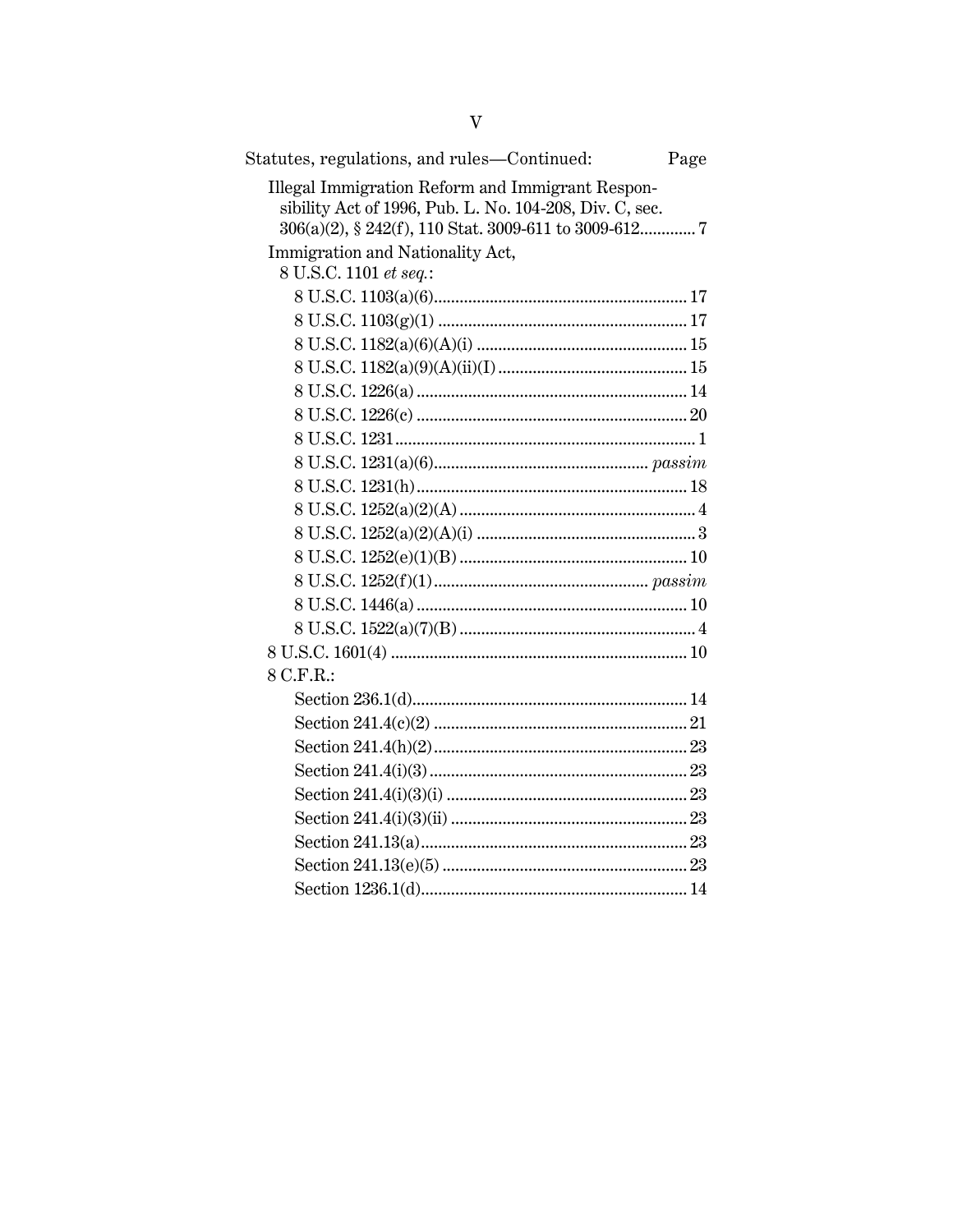| Rules-Continued:                               | Page |
|------------------------------------------------|------|
| Fed. R. Civ. P.:                               |      |
|                                                |      |
|                                                |      |
| Miscellaneous:                                 |      |
|                                                |      |
| Detention of Aliens Ordered Removed,           |      |
|                                                |      |
| H.R. Rep. No. 469, 104th Cong., 2d Sess. Pt. 1 |      |
|                                                |      |
| Webster's Third New International Dictionary   |      |
|                                                |      |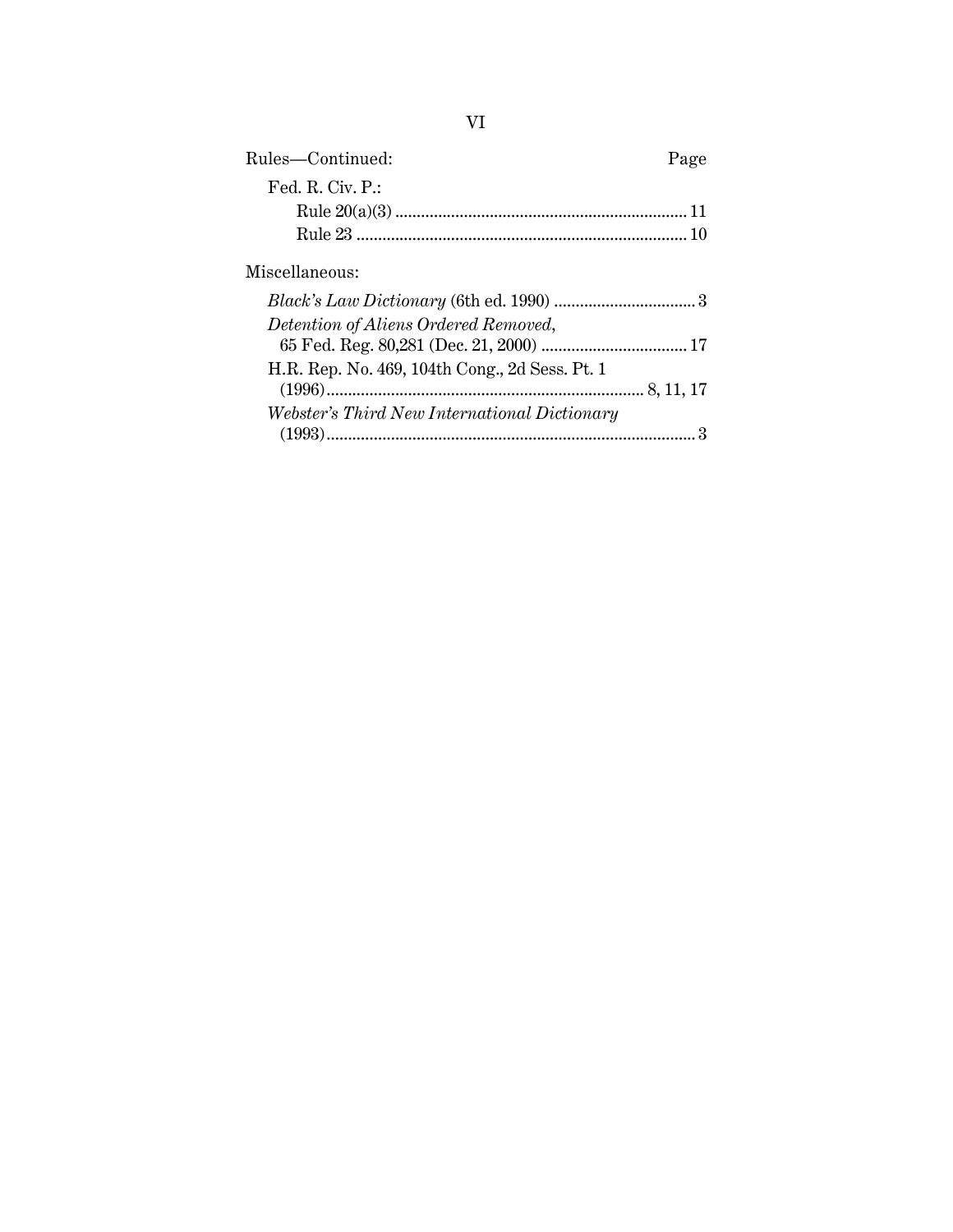# In the Supreme Court of the United States

No. 20-322

MERRICK B. GARLAND, ATTORNEY GENERAL, ET AL., **PETITIONERS** 

*v.*

ESTEBAN ALEMAN GONZALEZ, ET AL.

*ON WRIT OF CERTIORARI TO THE UNITED STATES COURT OF APPEALS FOR THE NINTH CIRCUIT*

#### **REPLY BRIEF FOR THE PETITIONERS**

## <span id="page-6-0"></span>**I. SECTION 1252(f)(1) BARRED THE INJUNCTIVE RELIEF GRANTED BY THE LOWER COURTS**

Under 8 U.S.C. 1252(f)(1), courts lack jurisdiction "to enjoin or restrain the operation" of specified provisions of the Immigration and Nationality Act (INA), "[r]egardless of the nature of the action or claim," except for "the application of such provisions to an individual alien" in removal proceedings. The lower courts lacked jurisdiction to enter the injunctions in these cases, which fell within that prohibition and outside its exception.

## <span id="page-6-1"></span>**A. The Scope Of Section 1252(f)(1) Is Properly Before The Court**

The petition for a writ of certiorari sought review of the court of appeals' interpretation of the government's detention authority under Section 1231. See Pet. I. In

(1)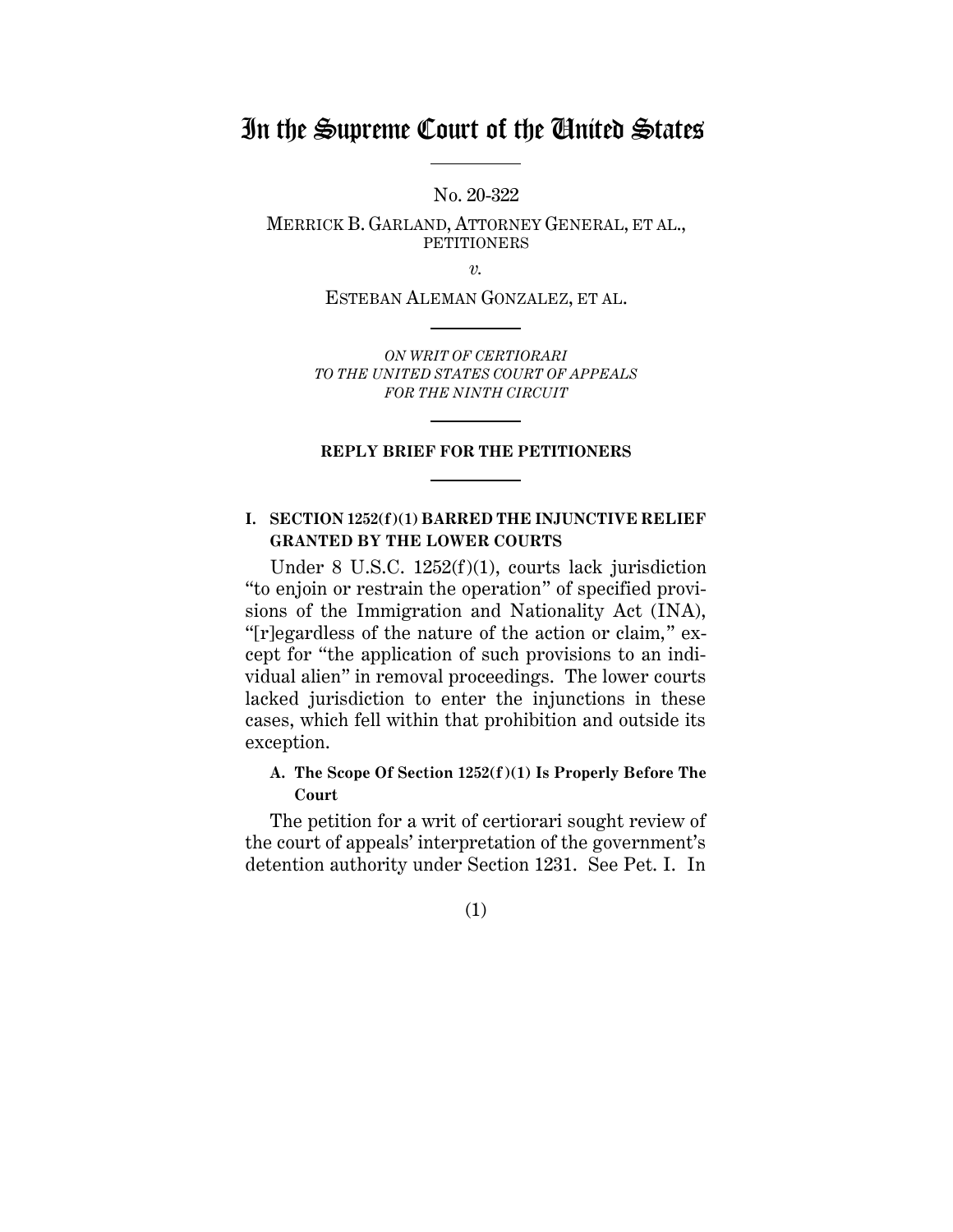granting the petition, the Court directed the parties "to brief and argue the following question: Whether, under 8 U.S.C. § 1252(f)(1), the courts below had jurisdiction to grant classwide injunctive relief." Order (Aug. 23, 2021). Respondents contend (Br. 47-48) that the Court lacks authority to resolve the question it added. That contention fails.

Respondents argue (Br. 47-48 & n.10) that the government forfeited any claim that Section 1252(f)(1) bars injunctive relief in these cases by failing to raise it in the courts below (where it was foreclosed by circuit precedent, see Gov't Br. 16) and in the petition for a writ of certiorari. But questions of subject-matter jurisdiction "can never be forfeited or waived." *United States* v. *Cotton*, 535 U.S. 625, 630 (2002). Federal courts "have an independent obligation to determine whether subject-matter jurisdiction exists, even in the absence of a challenge from any party." *Arbaugh* v. *Y & H Corp.*, 546 U.S. 500, 514 (2006).

Respondents contend (Br. 47) that Section  $1252(f)(1)$ "does not concern jurisdiction" because "[i]t only limits the relief courts may provide." But the provision expressly states that no court "shall have jurisdiction" to grant the specified relief.  $8 \text{ U.S.C. } 1252(f)(1)$ . And although the scope of relief is often a merits rather than a jurisdictional question, Congress "is free to attach the conditions that go with the jurisdictional label" to restrictions that courts would not otherwise deem jurisdictional. *Henderson* v. *Shinseki*, 562 U.S. 428, 435 (2011). Congress did that here by using the word "jurisdiction." 8 U.S.C. 1252(f)(1).

#### <span id="page-7-0"></span>**B. Section 1252(f)(1)'s Prohibition Applies Here**

Respondents contend (Br. 49-54) that Congress's prohibition on "enjoin[ing]" the "operation" of certain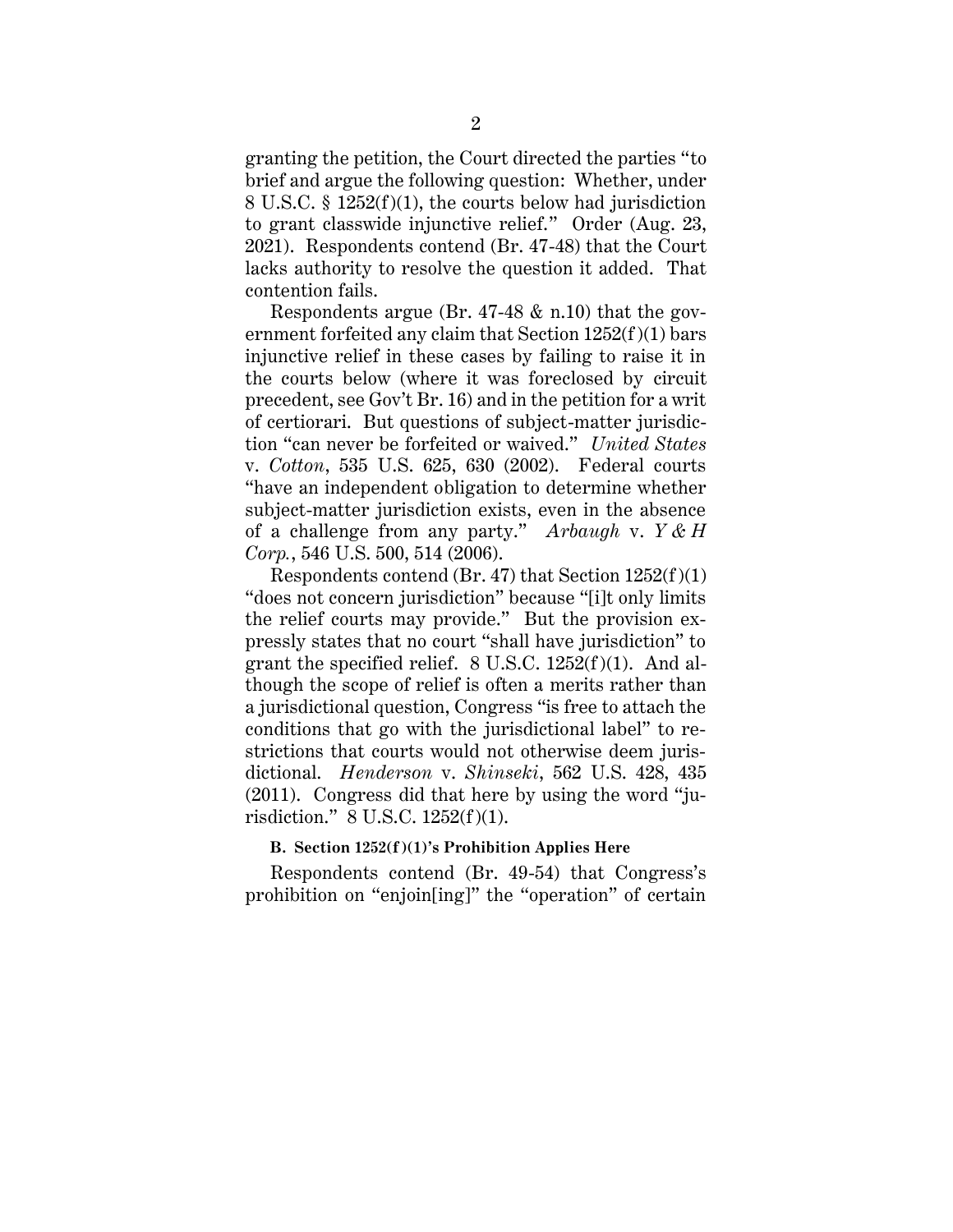provisions, 8 U.S.C. 1252(f)(1), is limited to suits that seek to restrain, rather than enforce, those provisions. That reading is unpersuasive.

1. Respondents' reading conflicts with three elements of the statutory text.

The statutory term "enjoin,"  $8 \text{ U.S.C. } 1252(f)(1)$ , has both a negative and an affirmative aspect: it refers to orders that restrain *and* those that enforce the operation of the covered provisions. See *Black's Law Dictionary* 529 (6th ed. 1990) (defining enjoin as "[t]o require; command; positively direct"); Gov't Br. 17-18. Respondents ignore the word's plain meaning. Instead, they appear (Br. 50) to misunderstand the government as arguing that the court of appeals' interpretation depends on "a distinction between prohibitory and compulsory injunctions." But the government's argument is that the courts below mistakenly distinguished between orders enforcing and orders restraining the specified provisions, when "enjoin" unambiguously covers both. Respondents never address that point.

The statute's reference to the "operation" of the covered provisions independently bars the relief granted here. 8 U.S.C.  $1252(f)(1)$ . That term, which refers to the "method or manner of functioning," *Webster's Third New International Dictionary* 1581 (1993), encompasses executive implementation. See Gov't Br. 18-19. Like the court of appeals, respondents suggest that "operation" actually means "*proper* operation," see Br. 50, but they offer no basis for inserting that modifier. Doing so produces a highly counterintuitive reading of the scope of the prohibition, as courts typically do not seek to restrain the "proper" operation of a statute.

Respondents also point to 8 U.S.C.  $1252(a)(2)(A)(i)$ , which states that no court shall have jurisdiction to re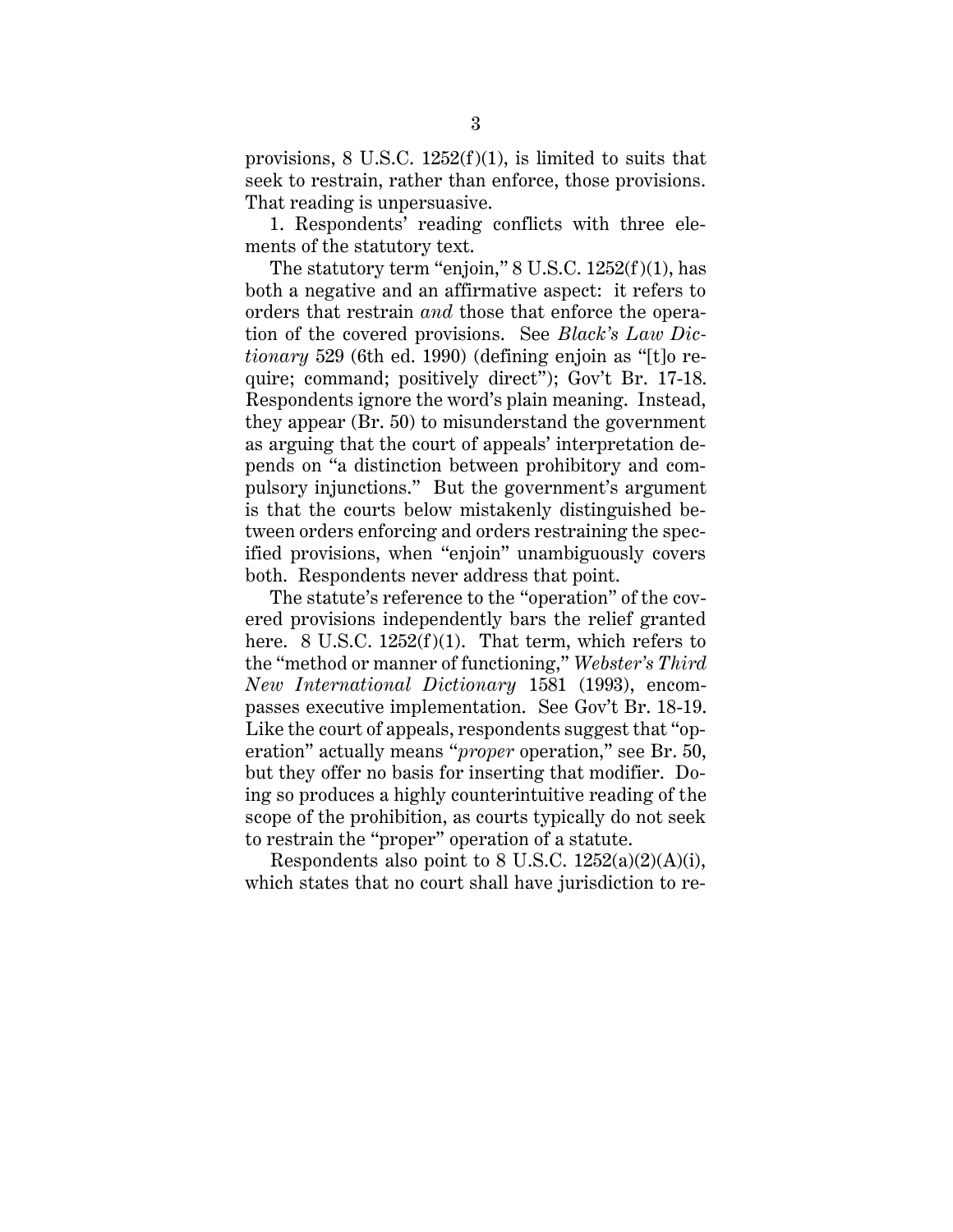view "any individual determination or to entertain any other cause or claim arising from or relating to the implementation or operation of an order of removal pursuant to section  $1225(b)(1)$ ." They argue that those discrete references to "implementation" and "operation" are inconsistent with reading "operation" in Section 1252(f)(1) to include "implementation." See Br. 51. But Section 1252(a)(2)(A) does not lend itself to that kind of subtle parsing, as the provision is replete with overlapping phrases: "individual determination" and "the application of such section to individual aliens," "cause or claim," "arising from or relating to," and "implementation or operation."  $8 \text{ U.S.C. } 1252(a)(2)(\text{A})$ . "Since iteration is obviously afoot in the relevant passage, there is no justification for extruding an unnatural meaning" simply "to avoid iteration." *Moskal* v. *United States*, 498 U.S. 103, 120 (1990) (Scalia, J., dissenting); see, *e.g.*, *Facebook, Inc.* v. *Duguid*, 141 S. Ct. 1163, 1172 n.7 (2021) (recognizing that some statutes use a "belt and suspenders approach") (citation omitted). And the INA elsewhere uses "operation" as synonymous with "implementation." See, *e.g.*, 8 U.S.C. 1522(a)(7)(B) ("The Secretary \* \* \* shall develop a system \* \* \* to detect any fraud, abuse, or mismanagement in the operation of such programs."); cf. *Demore* v. *Kim*, 538 U.S. 510, 517  $(2003)$  ("Section 1226(e) \*\*\* deals with challenges to operational decisions, rather than to the legislation establishing the framework for those decisions.") (citation omitted).

Section  $1252(f)(1)$ 's proviso that it applies "[r]egardless of the nature of the action or claim" confirms that it bars injunctions purporting to enforce the covered provisions. 8 U.S.C.  $1252(f)(1)$ . In respondents' view (Br. 52), that clause "simply means that where a claim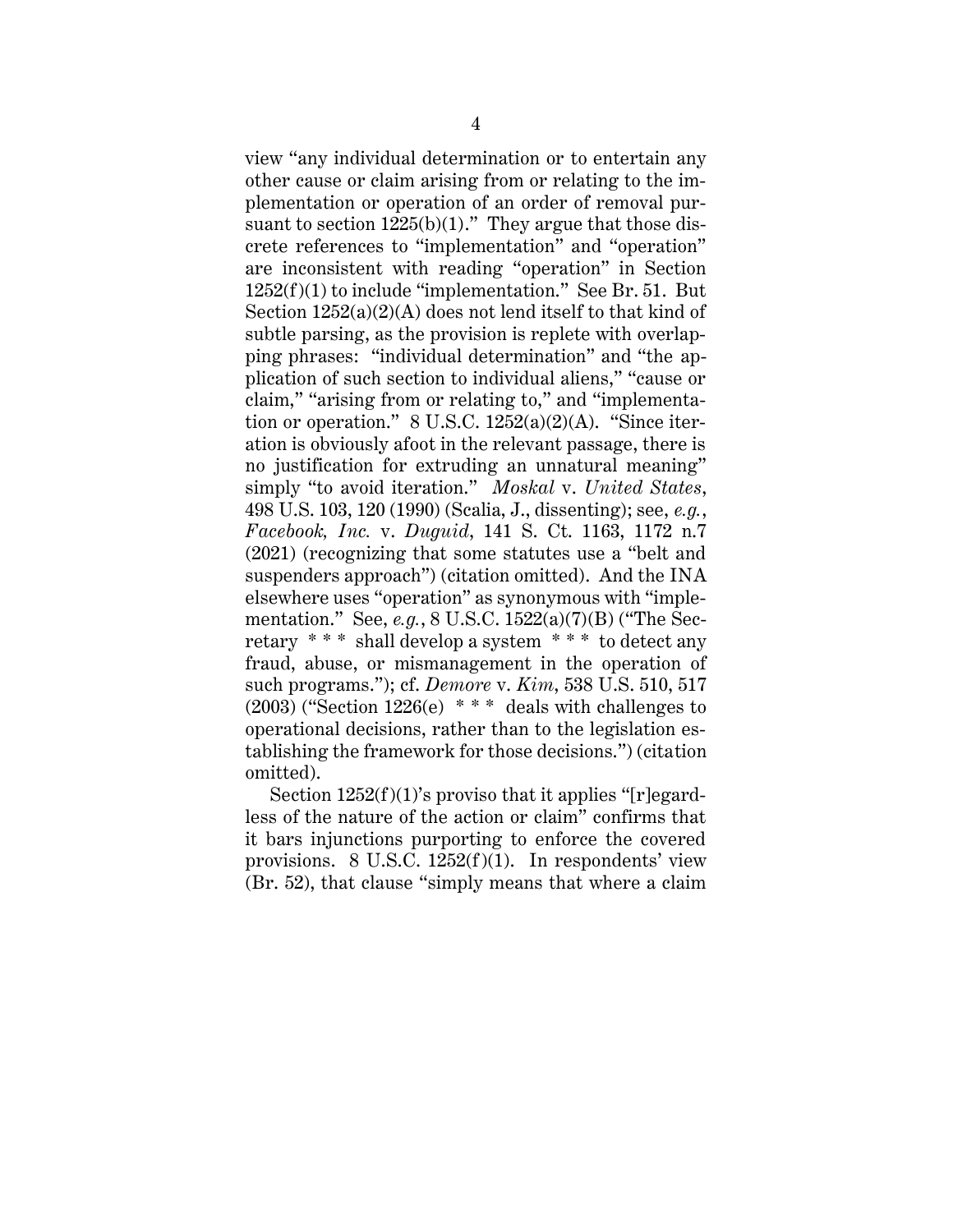would enjoin the statute's operation, it cannot support injunctive relief." But the statute already says that, so respondents' interpretation renders the proviso surplusage. Under the government's interpretation, the proviso eliminates any doubt that the bar applies to claims, like those here, "alleg[ing] that the Executive's action does not comply with the statutory grant of authority." *Nielsen* v. *Preap*, 139 S. Ct. 954, 975 (2019) (Thomas, J., concurring in part and concurring in the judgment).

2. Respondents' interpretation conflicts with various background rules of interpretation.

This Court typically interprets statutes to grant *favored* treatment to constitutional claims, but respondents' position compels the opposite by barring certain forms of relief for constitutional challenges to the statute itself while permitting relief for statutory challenges to the Executive's implementation. See Gov't Br. 19 & n.2, 21. Respondents contend (Br. 52) that their interpretation does not single out constitutional claims, because "[c]lasswide injunctions are prohibited if they seek to enjoin the statute's operation, regardless of whether the claim for that injunction arises under the Constitution or a statute," such as "the Religious Freedom Restoration Act." But respondents offer no example of the dismissal of a statutory claim for lack of jurisdiction, confirming that their interpretation disfavors constitutional claims in practice. See *Rodriguez* v. *Hayes*, 591 F.3d 1105, 1120 (9th Cir. 2010) (permitting statutory claims to proceed and indicating constitutional claims would be barred); *Catholic Social Services, Inc.* v. *INS*, 232 F.3d 1139, 1150 (9th Cir. 2000) (en banc) (reversing conclusion that Section  $1252(f)(1)$ ) foreclosed statutory claims). And respondents them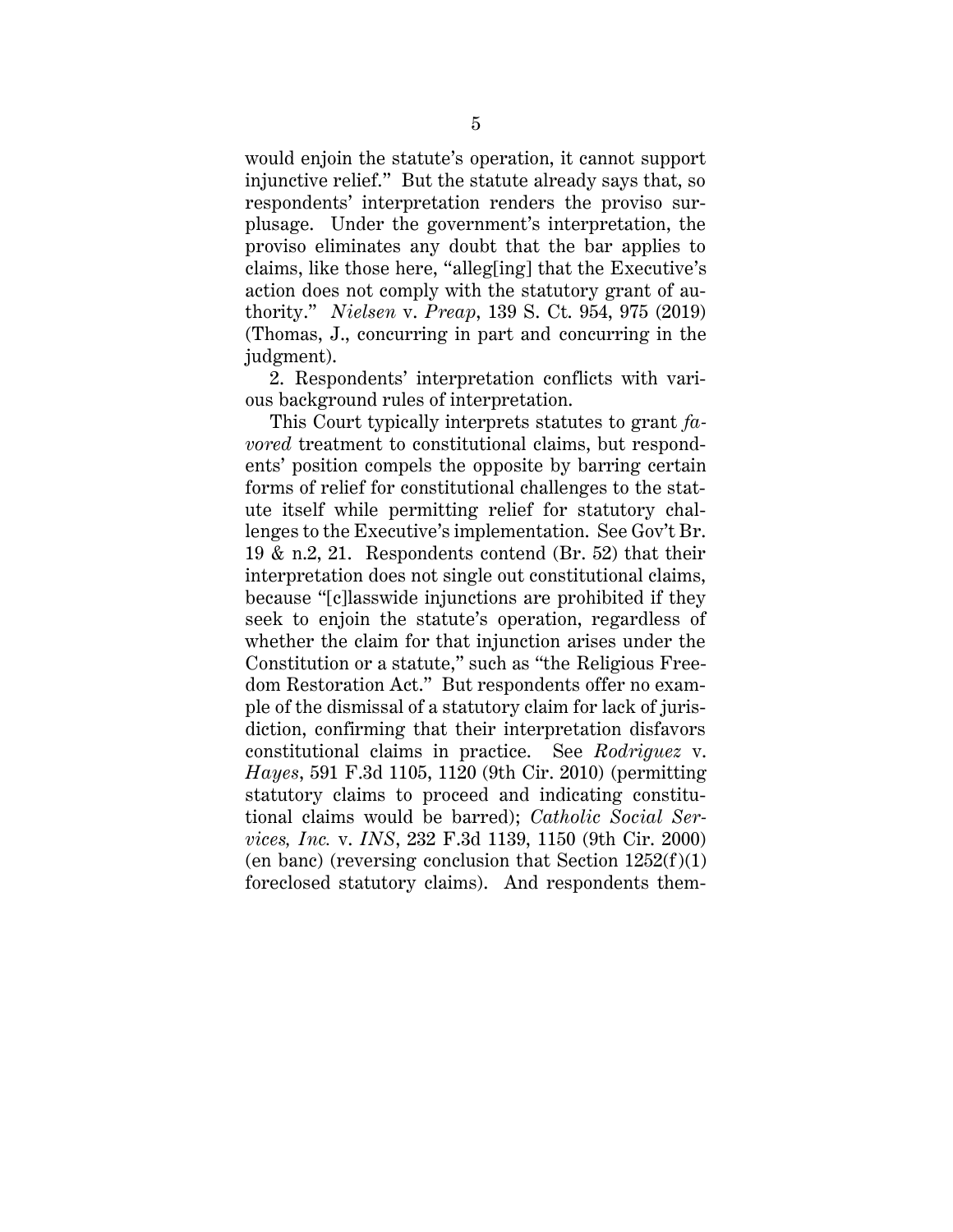selves suggest that "the purpose of the provision was to prohibit injunctions \* \* \* on the basis of constitutional challenges that the Supreme Court had not yet resolved, rather than to prevent injunctions against unlawful implementation of those procedures by regulations that conflict with the statute." Br. 54 (citation omitted).

Respondents' interpretation undermines Section  $1252(f)(1)$ 's function as a jurisdictional bar. To determine whether a plaintiff seeks to enforce the *proper* operation of the covered provisions, a court must first adjudicate the merits. See Gov't Br. 21-22. Respondents counter (Br. 53) that, under the government's reading, "courts may address the merits with respect to declaratory relief, and may grant injunctions on behalf of individual plaintiffs." But even assuming that were correct, it would not change the fact that respondents' interpretation would inappropriately compel courts to adjudicate the merits as a prerequisite to determining jurisdiction to grant the kind of relief requested here.

Respondents' position would also permit plaintiffs to avoid the jurisdictional bar by the simple expedient of recharacterizing constitutional claims as statutory claims under the guise of constitutional avoidance. See Gov't Br. 22-23. Respondents note (Br. 53) that "the constitutional avoidance canon is a tool for interpreting statutes, not enjoining them." But that only confirms the point: respondents' interpretation invites abuse of the canon, and evasion of the jurisdictional bar, by plaintiffs who assert facially implausible statutory claims because constitutional claims are barred.

Respondents and their amici invoke the observation that, "[a]bsent the clearest command to the contrary from Congress, federal courts retain their equitable power to issue injunctions in suits over which they have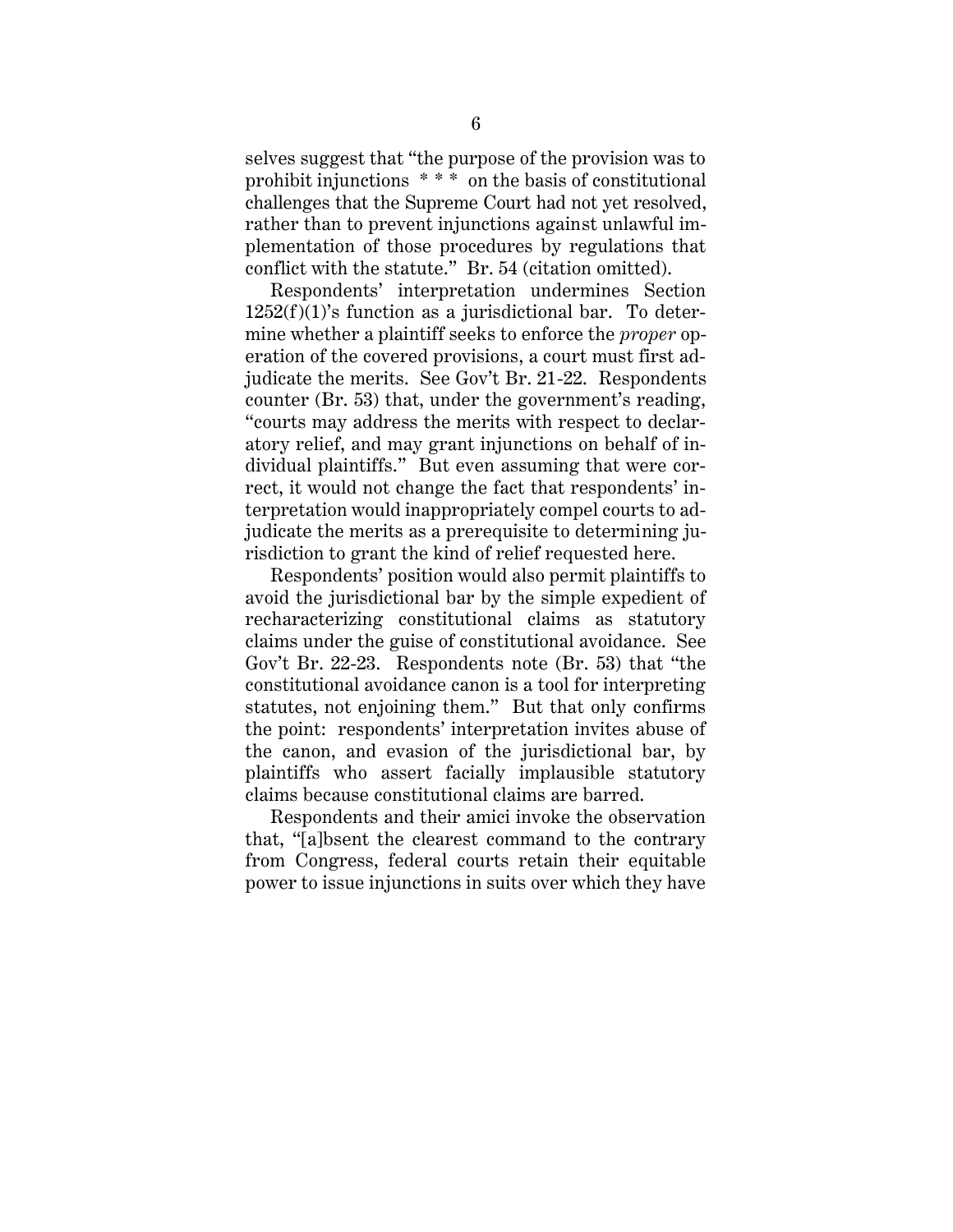jurisdiction." *Califano* v. *Yamasaki*, 442 U.S. 682, 705 (1979); see Resp. Br. 49; Law Professors Amici Br. 4. But that is irrelevant because Section  $1252(f)(1)$  unambiguously displaces the lower courts' equitable power by denying "jurisdiction or authority" to any "court (other than the Supreme Court)" to grant certain forms of relief. 8 U.S.C. 1252(f)(1). The federal courts' equitable power "is subject to express and implied statutory limitations," and the statutory text must be given "its fairest reading." *Armstrong* v. *Exceptional Child Center, Inc.*, 575 U.S. 320, 327, 329 (2015). Contrary to amici's contention, Section 1252(f)(1), properly construed, does not endanger the judiciary's authority "to enjoin unlawful conduct," Law Professors Amici Br. 5. It extends only to the operation of a narrow set of statutory provisions; it applies to the lower courts, but not to this Court; and it limits classwide injunctive relief, but not relief for individual noncitizens in removal proceedings.

Finally, respondents suggest (Br. 54) that this Court endorsed their interpretation in *Jennings* v. *Rodriguez*, 138 S. Ct. 830 (2018). But the Court merely noted that "[t]he *Court of Appeals* held that [Section 1252(f)(1)] did not affect its jurisdiction over [the noncitizens'] statutory claims." *Id.* at 851 (emphasis altered). This Court did not itself adopt that interpretation.

3. Respondents' interpretation also conflicts with the purpose of Section  $1252(f)(1)$ . Congress enacted that provision in the Illegal Immigration Reform and Immigrant Responsibility Act of 1996, Pub. L. No. 104- 208, Div. C, sec. 306(a)(2), § 242(f), 110 Stat. 3009-611 to 3009-612, which was designed in large measure to protect executive discretion from judicial intrusion. See *Reno* v. *American-Arab Anti-Discrimination Commit-*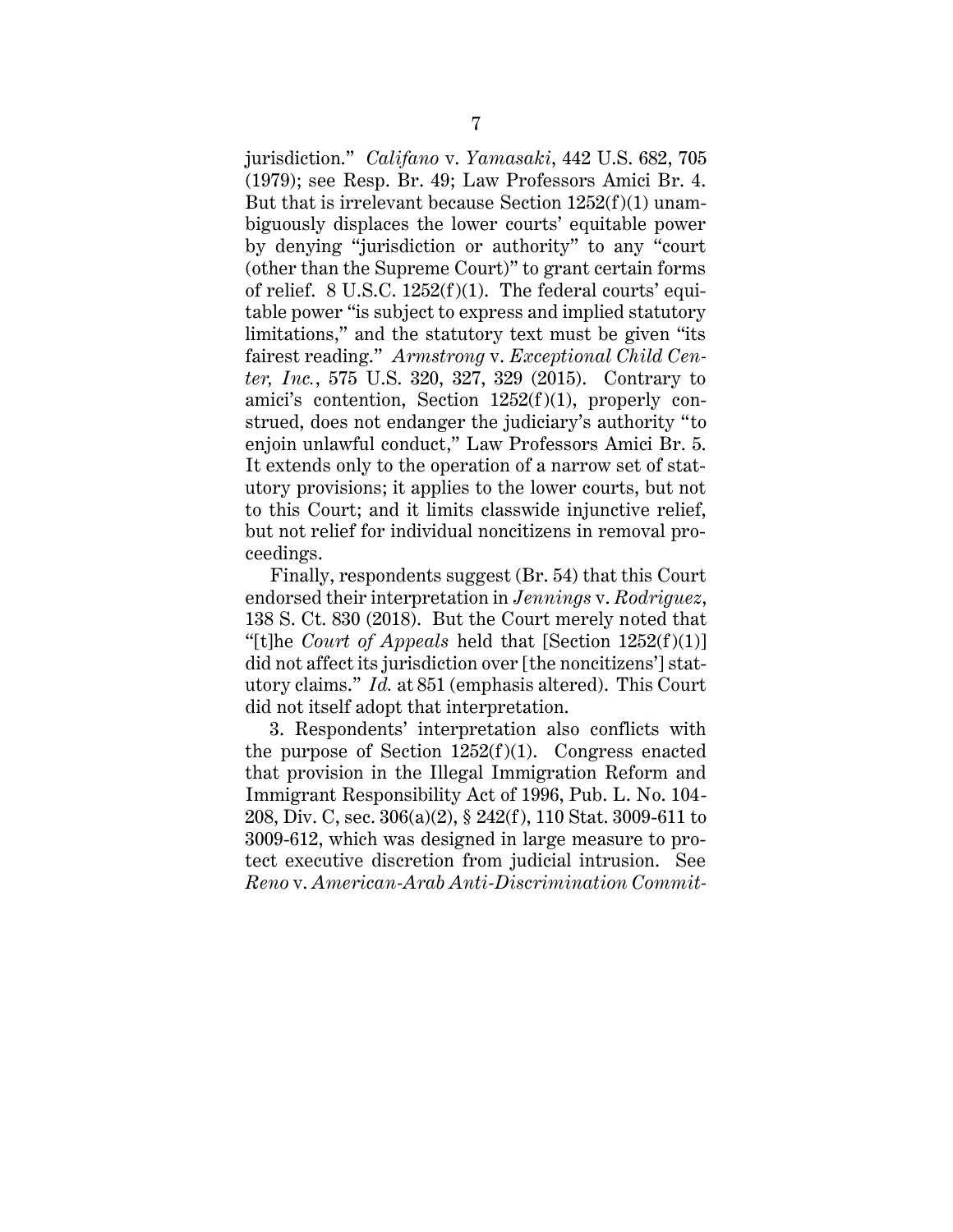*tee*, 525 U.S. 471, 486 (1999); Gov't Br. 23-24. Respondents contend (Br. 52) that "the agency has no discretion to violate the statute," but that misses the point. By reserving the power to grant programmatic injunctive relief to this Court, Section  $1252(f)(1)$  operates on the premise—vividly illustrated by this case—that the lower courts will sometimes misinterpret the statute, inappropriately cabining executive discretion. See H.R. Rep. No. 469, 104th Cong., 2d Sess. Pt. 1, at 161 (1996) (House Report) ("[S]ingle district courts or courts of appeal do not have authority to enjoin procedures established by Congress to reform the process of removing illegal aliens from the U.S."). Congress made the permissible choice to allow the Executive to continue enforcing the immigration laws until this Court has spoken.

### <span id="page-13-0"></span>**C. Respondents' Assertion That Section 1252(f)(1)'s Exception Allows Classwide Relief Is Incorrect**

Respondents contend (Br. 55-59) that Section  $1252(f)(1)$ 's exception for relief granted to "individual" alien[s]" in removal "proceedings,"  $8 \text{ U.S.C. } 1252(f)(1)$ , applies to classes of noncitizens in proceedings. That interpretation lacks merit.

1. Respondents' interpretation ignores this Court's repeated pronouncements that classwide injunctions fall outside the exception in Section  $1252(f)(1)$ . See Gov't Br. 26. Most notably, *Rodriguez* held that Section 1252(f)(1) "prohibits federal courts from granting classwide injunctive relief against the operation of [the covered provisions]." 138 S. Ct. at 851 (citation omitted). Respondents consider that statement dictum because the Court remanded for "the court of appeals to consider 'in the first instance' 'whether it may issue classwide injunctive relief based on respondents' constitu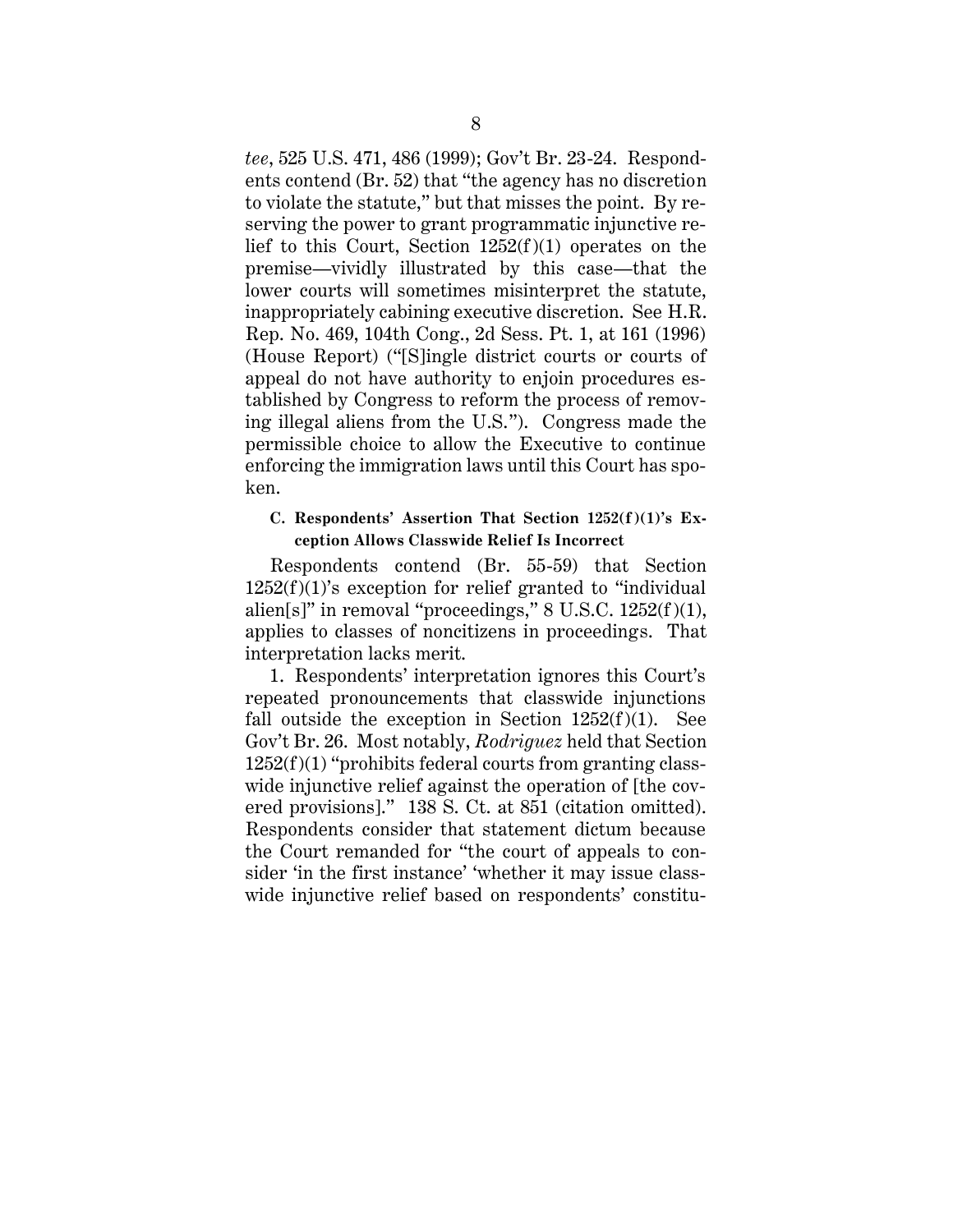tional claims.' " Br. 56 (quoting *Rodriguez*, 138 S. Ct. at 851). But as the government has explained (Br. 27), the Court remanded to permit the court of appeals to determine in the first instance whether its prior rationale that Section  $1252(f)(1)$ 's general prohibition does not extend to statutory claims seeking to enforce the statute—was applicable to constitutional claims. *Rodriguez*, 138 S. Ct. at 851. The Court did not remand for the Ninth Circuit to reconsider *this Court*'s holding that Section  $1252(f)(1)$ , where it applies, bars classwide injunctive relief. Respondents offer no response.

2. Even assuming the scope of the exception remains an open question, respondents' argument conflicts with the statute's text, which permits relief with respect to "the application of [the covered] provisions to an individual alien against whom [removal] proceedings \* \* \* have been initiated."  $8 \text{ U.S.C. } 1252(f)(1)$ .

The unambiguous meaning of "individual alien" which refers to a *single* alien—excludes classwide relief. See Gov't Br. 28. Respondents contend (Br. 55) that "Congress sought to restrict" only "*pre-enforcement*  challenges to certain immigration statutes by persons *not* in removal proceedings, and by organizations." But the phrase "alien against whom [removal] proceedings \* \* \* have been initiated," 8 U.S.C. 1252(f)(1), already accomplishes that goal. Adding the adjective "individual" before the noun "alien" thus makes clear that the provision bars classwide relief. Respondents effectively concede that they read "individual" out of the statute. See Br. 58 ("Sometimes the better overall reading of the statute contains some redundancy.") (citation omitted).

Statutory context confirms the plain meaning. See Gov't Br. 28-29. The exception refers to "*an* individual alien" in the singular, in contrast with the proviso's ref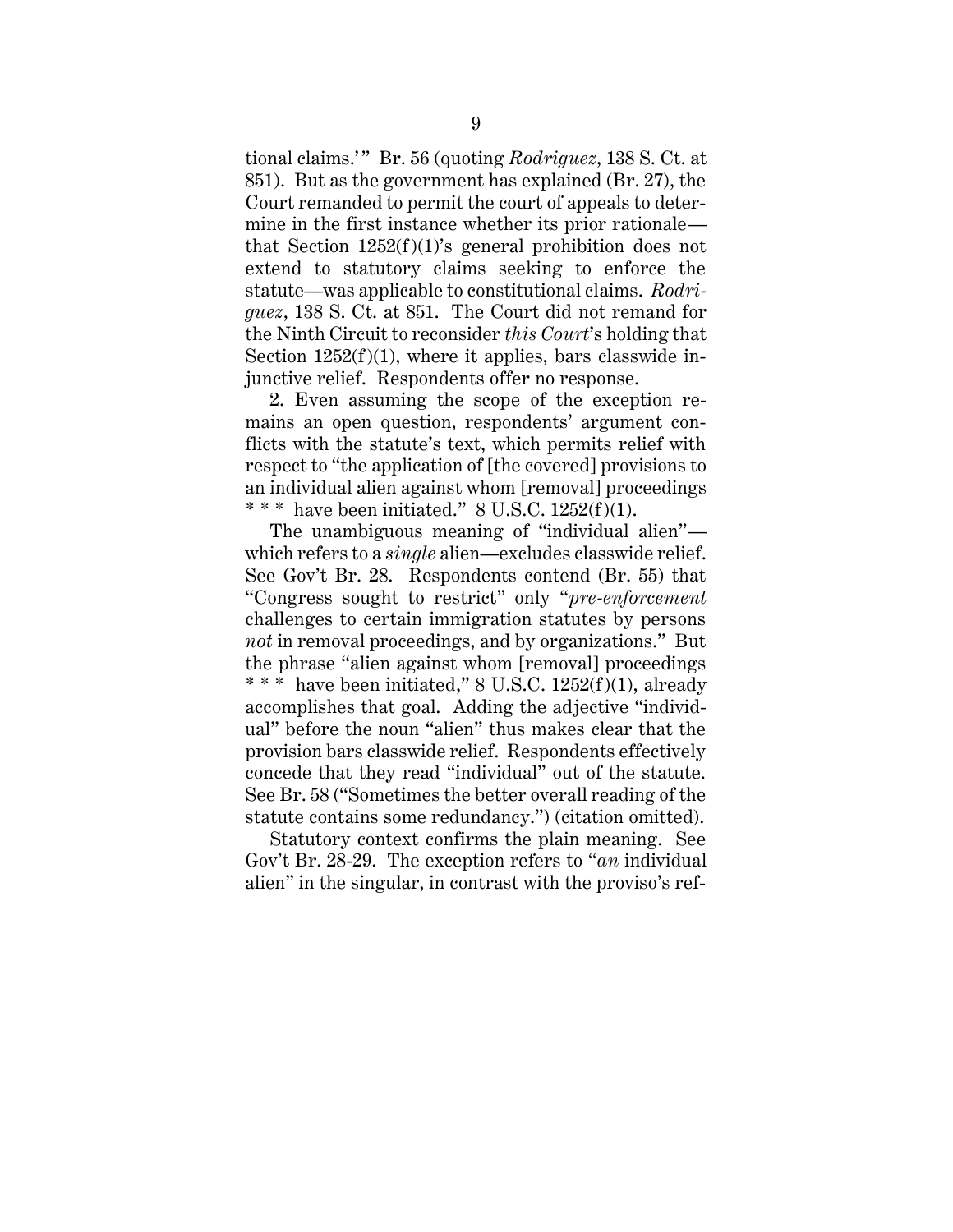erence to the "identity of the party or parties bringing the action," 8 U.S.C.  $1252(f)(1)$  (emphasis added) suggesting that the general bar on review applies to class suits but the exception does not. Respondents ignore that point.

Respondents cite (Br. 57-58) *Yamasaki*, *supra*, for the proposition that "references to 'any individual' \* \* \* do *not* eliminate courts' authority under Rule 23 to address claims by a class of individuals." But *Yamasaki* is irrelevant for a host of reasons, including that the statute there used the term "individual" as a noun rather than an adjective. 442 U.S. at 699-700; see Gov't Br. 30-31. Respondents suggest (Br. 58) this distinction is meaningless because other provisions purportedly use "the modifier 'individual' in a way that plainly adds no independent content." Respondents' examples do not help their argument. See 8 U.S.C. 1601(4) (congressional pronouncement rather than enforceable statute); 8 U.S.C. 1446(a) (contrasting "individual case" with "cases or classes of cases"). Regardless, superfluity in other contexts cannot justify rendering "individual" superfluous here, when an alternative interpretation gives full effect to the statutory term.

In the same vein, respondents point (Br. 56) to a nearby provision stating that no court may "certify a class under Rule 23 of the Federal Rules of Civil Procedure in any action for which judicial review is authorized under a subsequent paragraph of this subsection." 8 U.S.C. 1252(e)(1)(B). But Section 1252(f)(1) does not bar class proceedings altogether—just certain forms of relief. The difference in language is therefore appropriate. See Gov't Br. 31-32. Again, respondents offer no answer.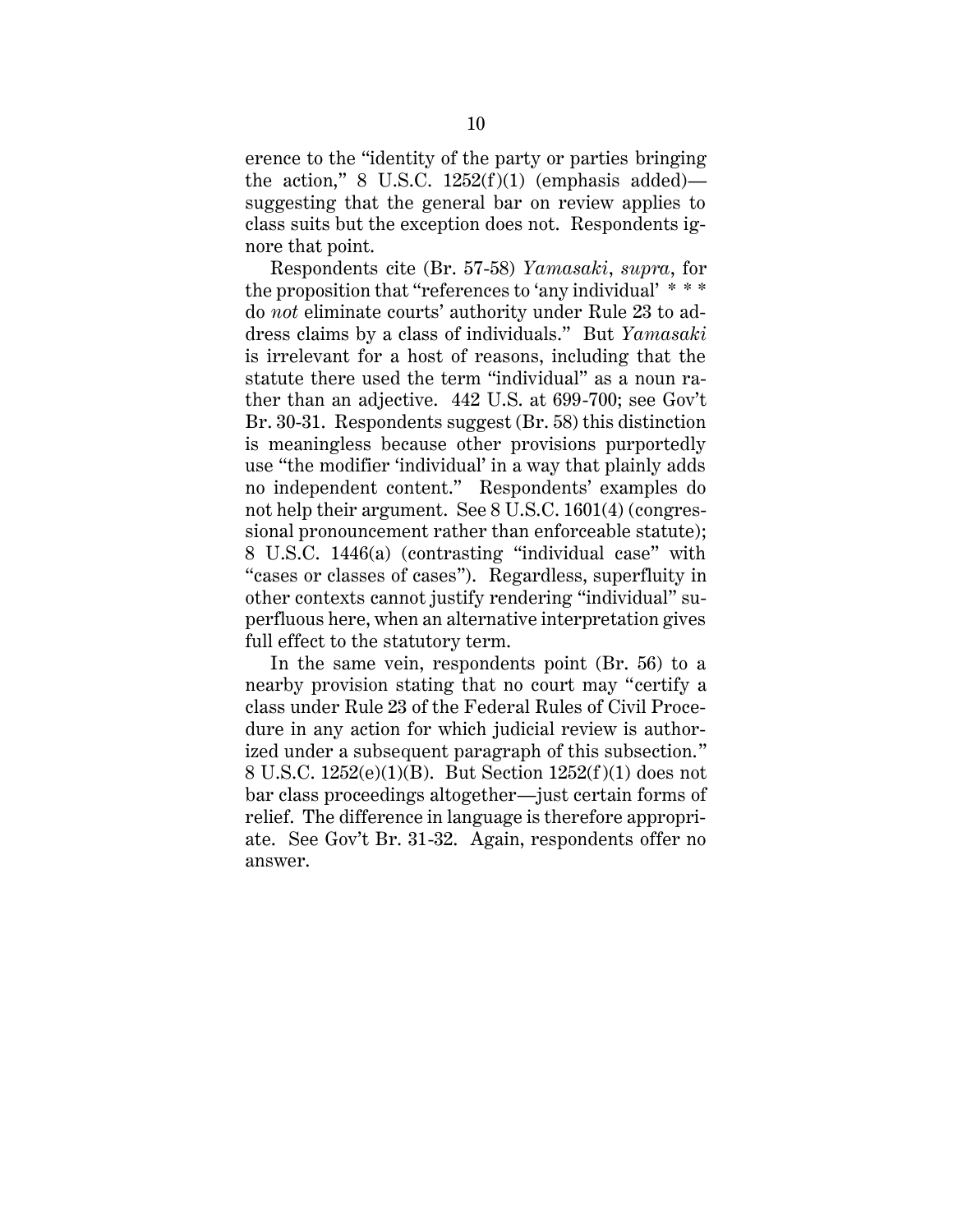3. Like their interpretation of Section  $1252(f)(1)$ 's prohibition, respondents' construction of the exception conflicts with congressional purpose by permitting systemic judicial oversight of federal immigration policy and dramatically magnifying the harm inflicted by incorrect lower-court rulings. Respondents' interpretation also undermines Congress's general goal, reflected in the INA, of channeling immigration challenges to suits filed by individual noncitizens. See Gov't Br. 24, 32. Respondents suggest (Br. 55) that Congress's purposes are adequately vindicated by precluding suits by organizations and noncitizens who are not in removal proceedings, but respondents cannot dispute that, from the perspective of limiting programmatic litigation, suits seeking classwide injunctions pose many of the same (or even greater) risks.

Respondents argue (Br. 57) that the government's interpretation is impracticable because it requires courts to enter multiple individual injunctions when confronted with multiple suits raising the same issue. But Section  $1252(f)(1)$  is designed, in part, to prevent lower courts from overseeing federal immigration policy on a systemic basis, while still permitting "courts [to] issue injunctive relief pertaining to the case of an individual alien, \* \* \* thus protect[ing] against any immediate violation of rights." House Report 161. Using multiple, individual injunctions is fully consistent with that purpose. And even then, the provision would simply bar consolidated relief, not joinder per se.

In any event, class actions are critically distinct from joinder. Joinder generally operates on the default premise of litigation by and against individual parties. See, *e.g.*, Fed. R. Civ. P. 20(a)(3) ("The court may grant judgment to one or more plaintiffs according to their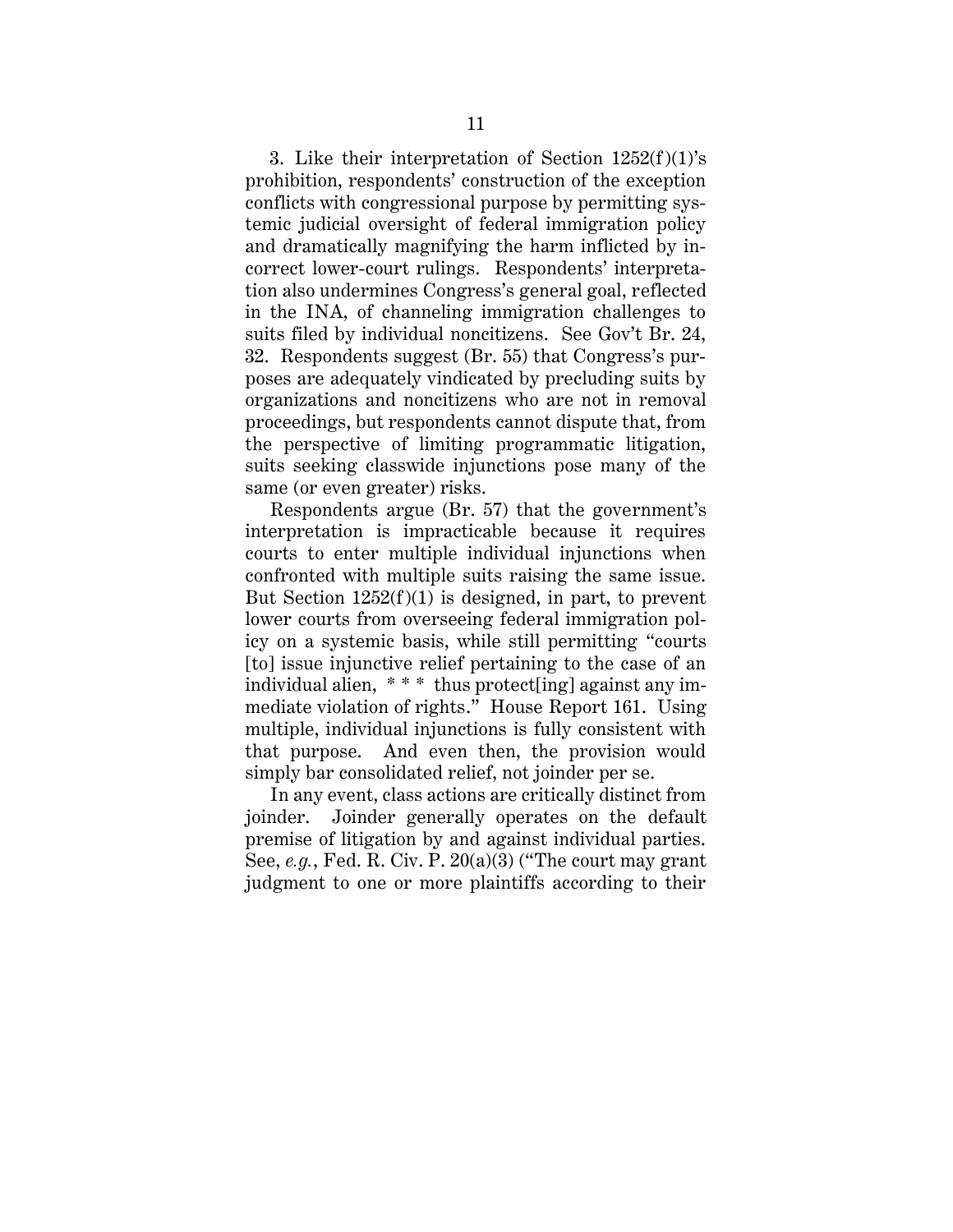rights, and against one or more defendants according to their liabilities."). In contrast, "[t]he class action is 'an exception to the usual rule that litigation is conducted by and on behalf of the individual named parties only.'" *Wal-Mart Stores, Inc.* v. *Dukes*, 564 U.S. 338, 348 (2011) (citation omitted). A class "acquire[s] a legal status separate from the interest asserted by" the named representative, *Sosna* v. *Iowa*, 419 U.S. 393, 399 (1975), and a class suit may survive events that moot the representative's interest, *id.* at 401. As a result, even if relief awarded to multiple parties in a joined case could be considered relief for each "individual alien," 8 U.S.C.  $1252(f)(1)$ , relief awarded to a class with an independent legal status could not.

# <span id="page-17-0"></span>**II. SECTION 1231(a)(6) DOES NOT REQUIRE BOND HEARINGS**

Respondents contend (Br. 18-46) that 8 U.S.C.  $1231(a)(6)$ , read in light of the canon of constitutional avoidance, entitles a noncitizen to a bond hearing after six months of detention. Respondents do not dispute that the canon applies only if the statutory text is susceptible of multiple plausible readings and one reading would raise serious constitutional doubts. But respondents have not shown that Section 1231(a)(6) can plausibly be read to require bond hearings, much less that adopting that reading is necessary to avoid serious constitutional doubts.

# <span id="page-17-1"></span>**A. Respondents' Reading Of Section 1231(a)(6) Is Not Plausible**

1. Respondents contend (Br. 15) that Section  $1231(a)(6)$  is "ambiguous as to the procedures required for detention that exceeds six months." But Section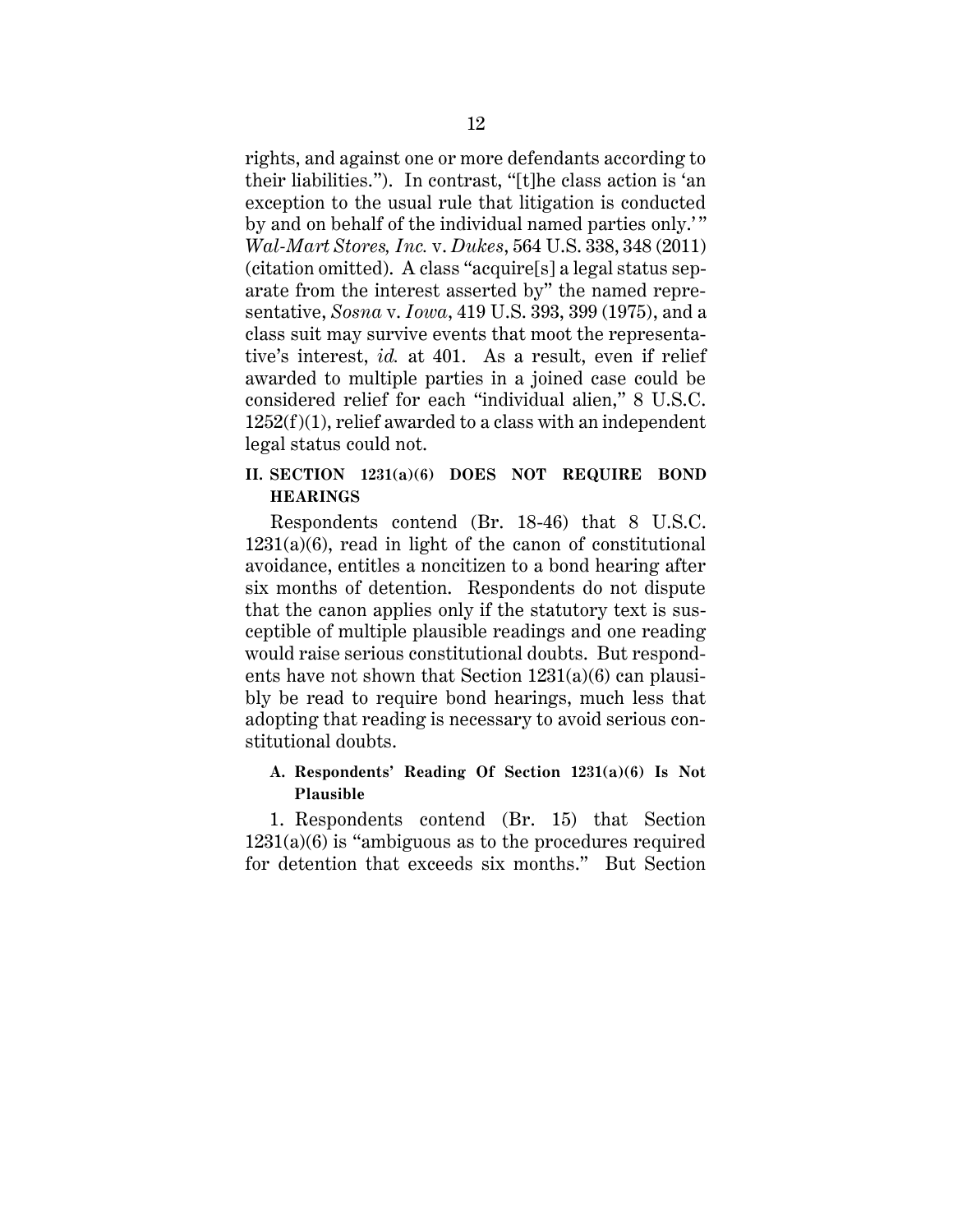$1231(a)(6)$  cannot plausibly be read to require the procedures they seek.

a. Respondents begin (Br. 19) by inserting a bondhearing requirement into Section 1231(a)(6), even though the text says nothing about bond hearings. Respondents emphasize (*ibid.*) that Section 1231(a)(6) provides that the Department of Homeland Security (DHS) "may" detain noncitizens beyond the removal period, but that does not advance their case. The word "may" indicates only that the statute *allows* DHS to release noncitizens, on bond or otherwise. The word "may" connotes discretion, see *Opati* v. *Republic of Sudan*, 140 S. Ct. 1601, 1609 (2020), but imposes no obligation to hold bond hearings.

Respondents further contend (Br. 19) that, by empowering DHS to detain noncitizens who pose a danger to the community or risk of flight, Section  $1231(a)(6)$ echoes "the traditional criteria applied in custody hearings." But Section 1231(a)(6) goes beyond authorizing DHS to detain noncitizens who pose "a risk to the community" or a flight risk; it also authorizes DHS to detain noncitizens who are "inadmissible" or "removable" on specified grounds. 8 U.S.C. 1231(a)(6). Respondents overlook the latter two bases in equating Section  $1231(a)(6)$  with a standard for bond hearings. In any event, the references to community safety and flight risk simply specify grounds for detention. They do not require the use of any given procedure, such as a bond hearing, to determine whether those grounds exist.

Respondents likewise infer a bond-hearing regime (Br. 24) from Section 1231(a)(6)'s requirement that DHS supervise noncitizens whom it chooses to release after the removal period (*i.e.*, after three months of detention). That inference, too, is flawed. A requirement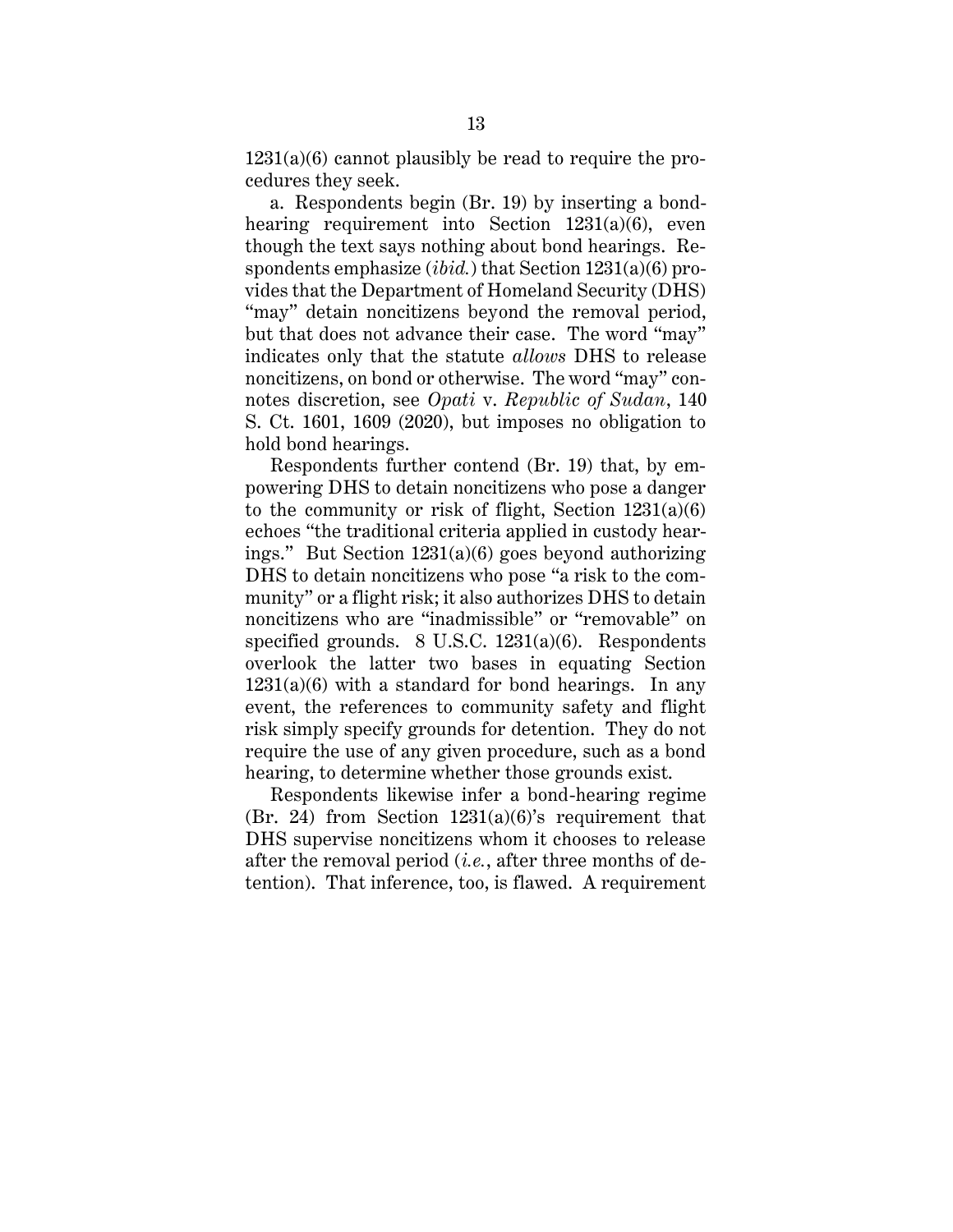to continue supervising noncitizens who are released after three months does not imply a requirement to conduct bond hearings for noncitizens who remain detained after six months.

This Court's decision in *Rodriguez*, *supra*—which respondents largely ignore—reinforces those points. There, the Court considered the meaning of 8 U.S.C. 1226(a), which provides that DHS "may" detain a noncitizen pending a removal decision and also "may release" the noncitizen on "bond." The Ninth Circuit had held that Section 1226(a) required bond hearings every six months, but this Court rejected that reading, observing that "[n]othing in  $\S$  1226(a)'s text \*\*\* even remotely supports" that requirement. *Rodriguez*, 138 S. Ct. at 847. Given that the combination of "may" with the reference to "bond" in Section 1226(a) does not support a bond-hearing requirement, neither does the combination of "may" with references to community safety, flight risk, and supervision in Section  $1231(a)(6)$ . Indeed, if respondents are correct that "[t]here is \* \* \* no material difference between the two statutes," Br. 24, then *Rodriguez* resolves this case.

Respondents would draw a different lesson from Section 1226(a). They observe (Br. 22-24) that federal regulations accord bond hearings to individuals detained under Section  $1226(a)$ . See 8 C.F.R.  $236.1(d)$ , 1236.1(d). They read those regulations (Br. 23) to mean that the government has "interpreted Section 1226(a)" to require bond hearings, and they infer that Section  $1231(a)(6)$  may likewise be read to require such hearings. But respondents misunderstand the regulations. The regulations do not interpret the statute itself to require bond hearings. Rather, they represent an exercise of DHS's discretion "to grant additional procedural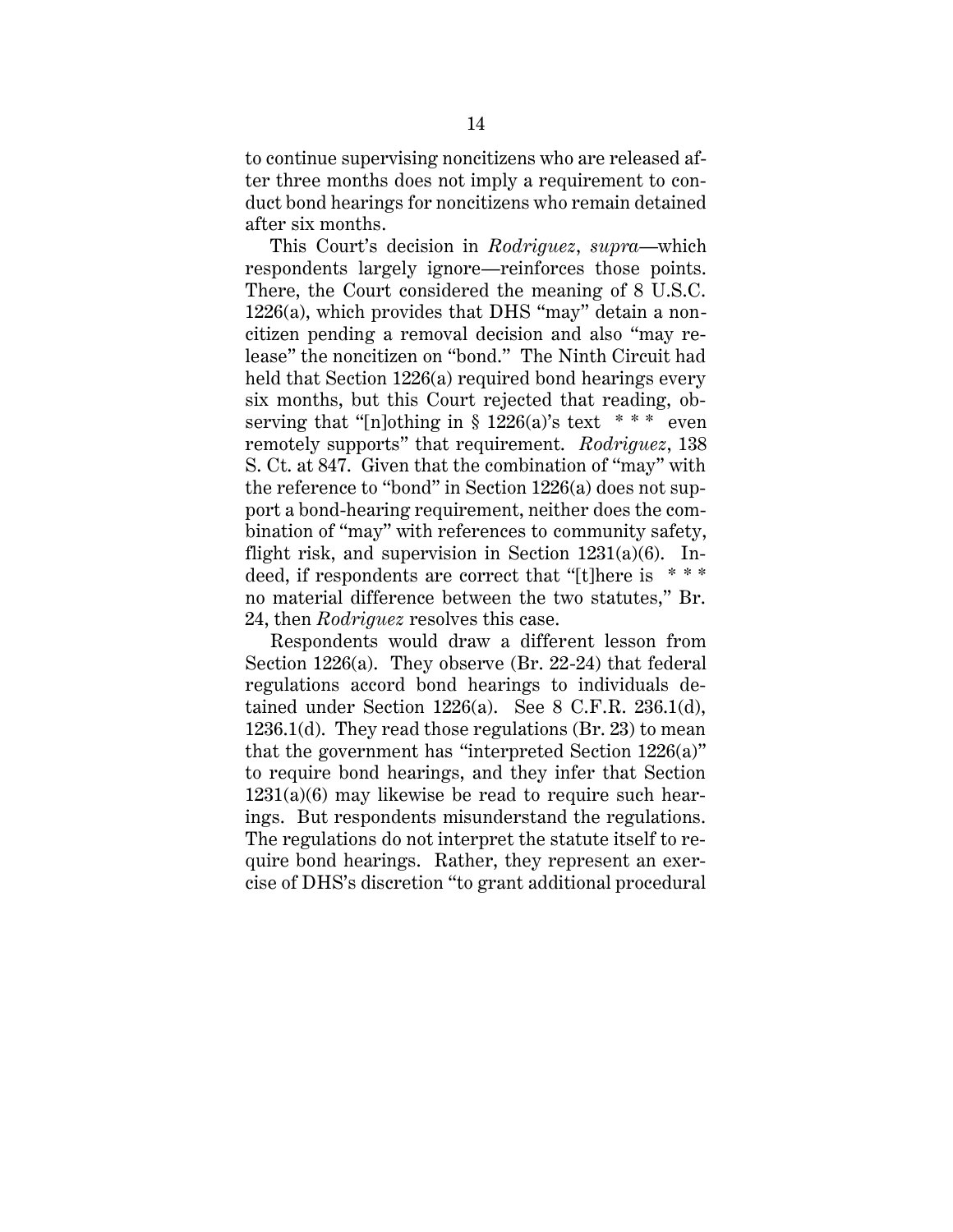rights" over and above those required by Congress. *Vermont Yankee Nuclear Power Corp.* v. *Natural Resources Defense Council, Inc.*, 435 U.S. 519, 524 (1978). Choosing to grant bond hearings under Section 1226(a) creates no obligation to grant them under Section 1231(a)(6).

b. After adding a bond-hearing requirement that the statutory text does not contain, respondents rewrite the substantive standard that the statute does contain. Section 1231(a)(6) allows DHS to detain a noncitizen if the noncitizen is (1) inadmissible, (2) removable for specified reasons, (3) a danger to the community, or (4) a flight risk. Yet respondents argue (Br. 22) that only the third and fourth grounds can support detention for more than six months.\*

Respondents assert (Br. 22) that the first and second grounds of detention "instruct who may be *initially* detained beyond the removal period," but not who may be detained "at the point detention becomes prolonged." That just rewrites the text in a different way. Section  $1231(a)(6)$  authorizes DHS to detain a noncitizen who fits into any of the four categories "beyond the removal period," 8 U.S.C. 1231(a)(6)—not just between the end of the removal period and some unspecified point when detention becomes prolonged. Moreover, "[t]he opera-

<sup>\*</sup> Respondents are presumably driven to that reading because many of them are inadmissible. The named plaintiffs and many class members in *Aleman Gonzalez*, as well as the named plaintiff and all class members in *Flores Tejada*, were removed from the United States, illegally reentered the country, and then had their original removal orders reinstated. See Gov't Br. 7-11. An "alien present in the United States without being admitted" usually "is inadmissible." 8 U.S.C.  $1182(a)(6)(A)(i)$ . And an "alien \* \* \* who \* \* \* has been ordered removed" is also usually "inadmissible" for at least "10 years." 8 U.S.C. 1182(a)(9)(A)(ii)(I).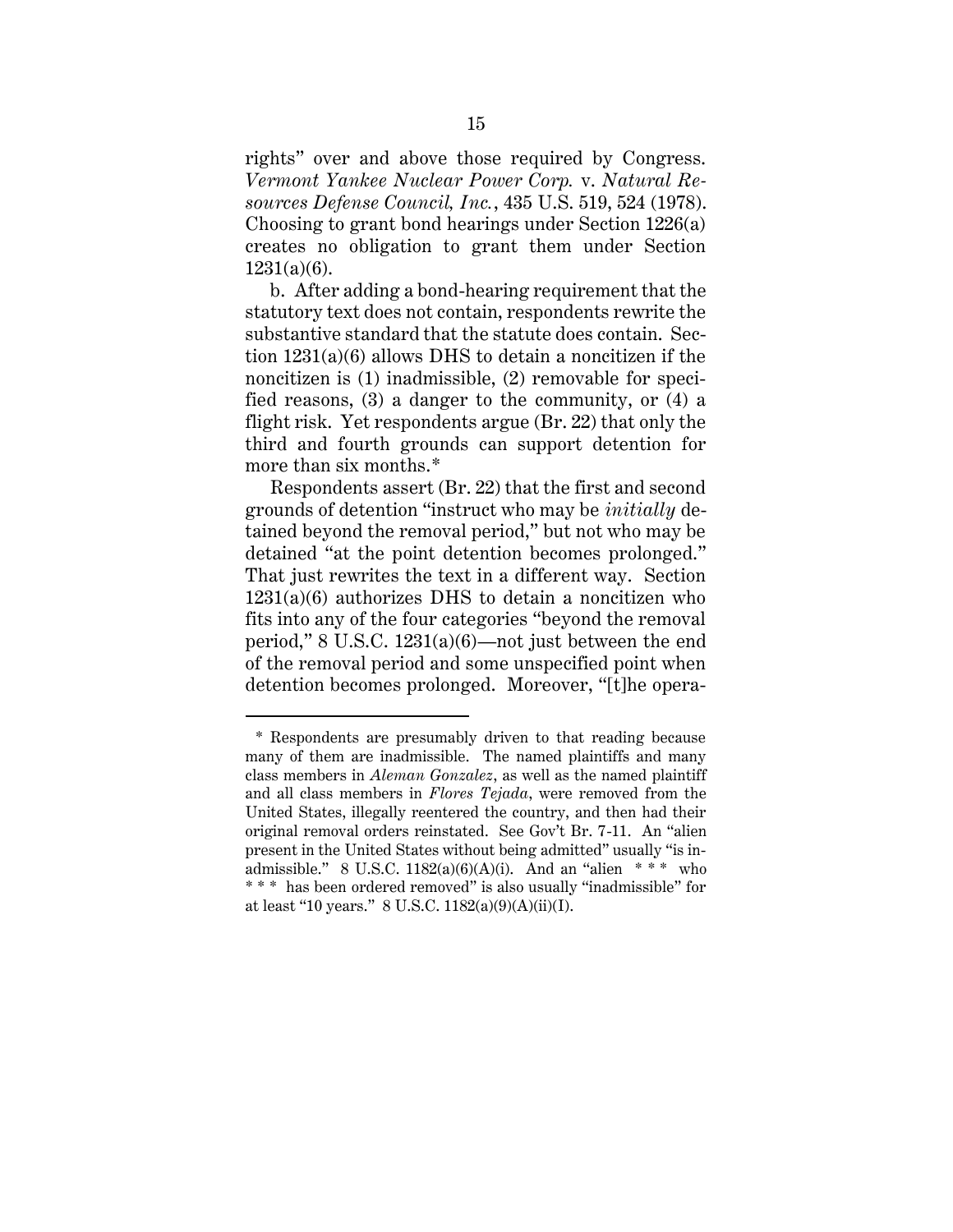tive language of  $\S$  1231(a)(6), 'may be detained beyond the removal period,' applies without differentiation to all  $***$  categories of aliens that are its subject. To give these same words a different meaning for each category would be to invent a statute rather than interpret one." *Clark* v. *Martinez*, 543 U.S. 371, 378 (2005). There is no textual basis for concluding that two of the four grounds expire at the six-month mark.

c. Respondents' revisions of the statutory text do not end there. Even though Congress has granted the power to implement Section 1231(a)(6) to the Secretary of Homeland Security, see Gov't Br. 36, respondents would transfer the power to conduct bond hearings (and thus to judge flight risk and community safety) to immigration judges in the Department of Justice (DOJ).

Respondents argue (Br. 26) that the government forfeited that objection by failing to raise it below. But the government argued that Section 1231(a)(6) "does not require that a bond hearing be held after an individual is subject to immigration detention for more than six months, *or that it be held before an immigration judge*." Gov't C.A. Br. 1, *Flores Tejada* v. *Godfrey*, No. 18-35460 (Mar. 25, 2019) (emphasis added). In any event, "[o]nce a federal claim is properly presented, a party can make any argument in support of that claim; parties are not limited to the precise arguments they made below." *Harris Trust & Savings Bank* v. *Salomon Smith Barney Inc.*, 530 U.S. 238, 246 n.2 (2000) (citation omitted).

On the merits, respondents invoke (Br. 26) a grandfathering provision,  $8 \text{ U.S.C. } 1103(g)(1)$ , under which immigration judges could continue to perform functions they performed before the creation of DHS. But Section 1231(a)(6) was previously implemented by the Immigration and Naturalization Service (INS), not immi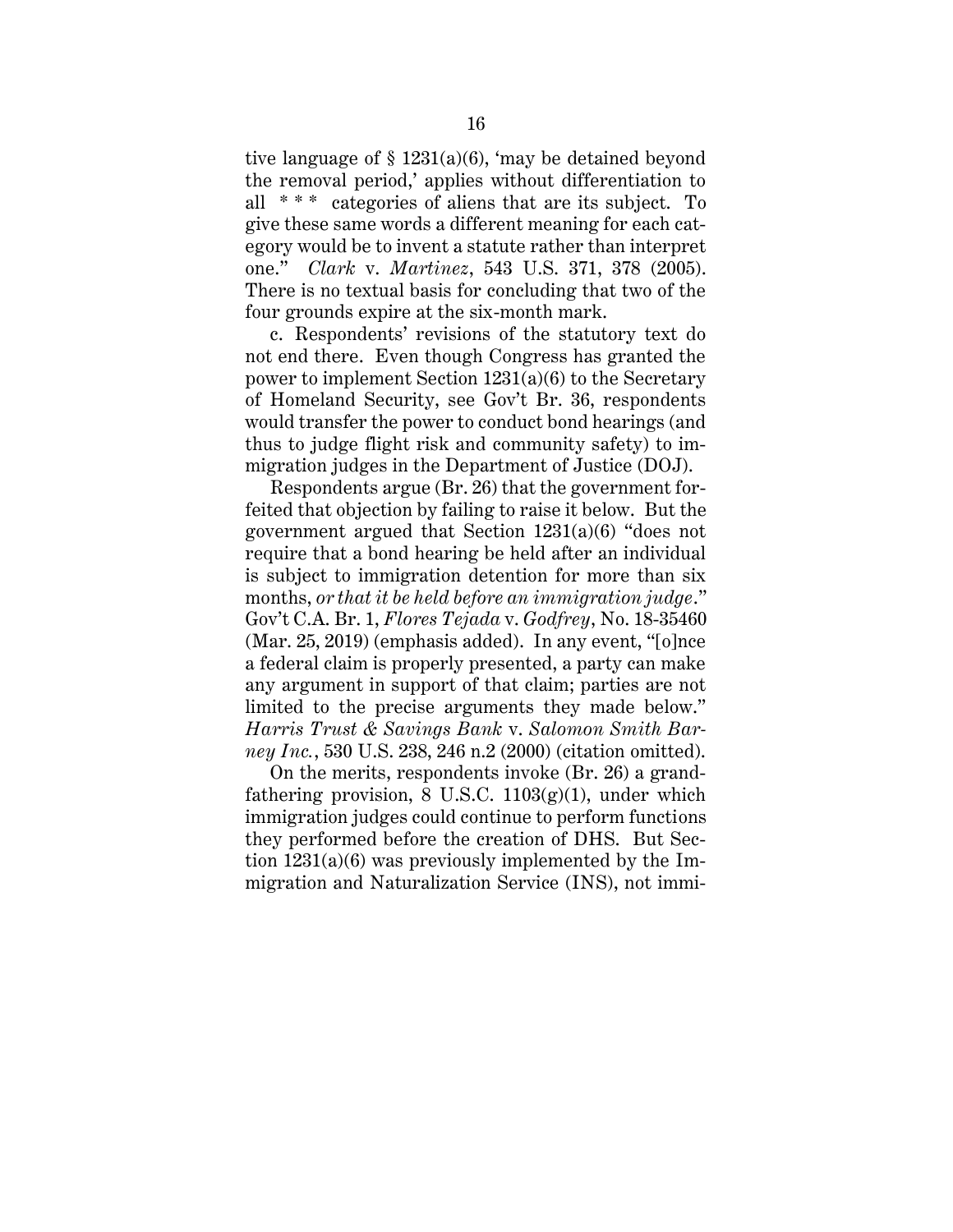gration judges. See *Detention of Aliens Ordered Removed*, 65 Fed. Reg. 80,281, 80,293 (Dec. 21, 2000). Because immigration judges did not hold bond hearings under Section 1231(a)(6) when DHS was created, the argument that they *retained* that function under Section  $1103(g)(1)$  is unfounded.

Respondents note (Br. 26) the government's acknowledgment that DHS and DOJ could choose to grant bond hearings before immigration judges to noncitizens detained under Section 1231(a)(6), suggesting that it contradicts the argument that Congress has vested the power to implement Section 1231(a)(6) in the Secretary of Homeland Security. It does not. When Congress created DHS, it authorized the Secretary to delegate immigration functions to "any employee of the United States," "with the consent of the head of the Department \* \* \* under whose jurisdiction the employee is serving." 8 U.S.C. 1103(a)(6). Thus, *the Secretary* may, with the Attorney General's consent, delegate authority to implement Section 1231(a)(6) to DOJ officials. But that does not mean that *a court* may (as the Ninth Circuit did here) delegate that authority over the Secretary's objection and without the Attorney General's consent.

Finally, respondents quote (Br. 27) a committee report supposedly showing that Congress expected immigration judges to hold bond hearings under Section 1231(a)(6). See House Report 161. But the quoted recommendation pertained to a clause, removed before enactment, that would have authorized release during the removal period based on "a specific finding" about "insufficient detention space" and "a bond containing such conditions as the Attorney General may prescribe." *Id.* at 25. The passage is inapposite to the actual statute.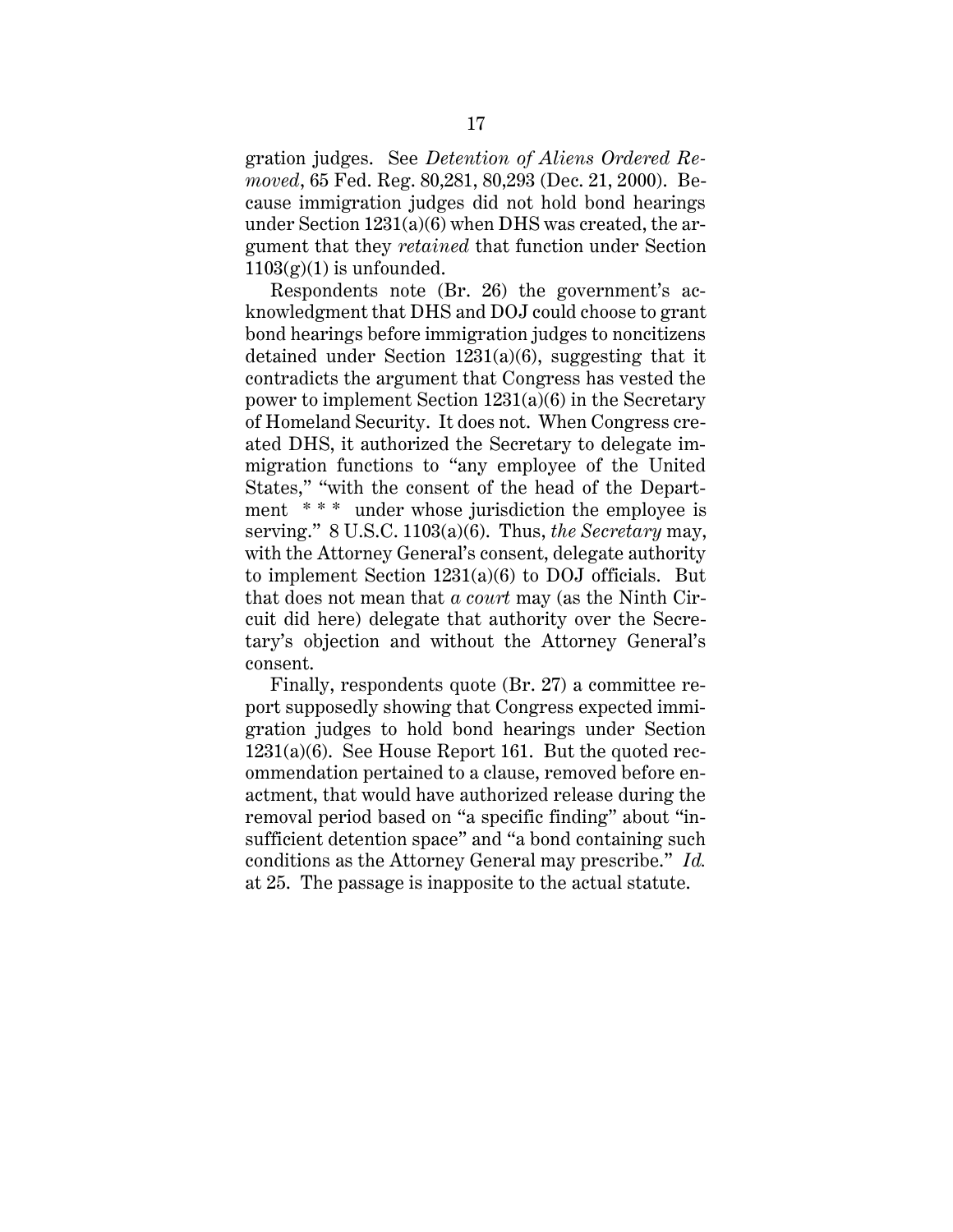2. Even if Section 1231(a)(6), standing alone, were "ambiguous as to the procedures required" (Resp. Br. 15), the rule of construction in 8 U.S.C. 1231(h) would resolve that ambiguity. Section 1231(h) provides that "[n]othing in this section shall be construed to create any substantive or procedural right or benefit that is legally enforceable by any party against the United States or its agencies or officers or any other person." *Ibid.* That forecloses respondents' interpretation, under which Section 1231(a)(6) *would* confer legally enforceable procedural rights or benefits, including the right to a bond hearing and the right to have an immigration judge preside.

Respondents nevertheless relegate Section 1231(h) to a footnote. They observe (Br. 37 n.9) that it does not preclude a noncitizen from seeking a writ of habeas corpus when DHS purportedly lacks statutory authority to detain. But Section 1231(a)(6) plainly grants DHS authority to detain respondents. This case instead concerns whether courts may "constru[e]  $\S 1231(a)(6)$  to include additional procedural protections during the statutorily authorized detention period." Pet. App. 48a (citation and emphasis omitted). Congress answered that question in the negative in Section 1231(h).

3. Respondents attempt to overcome their textual problems by invoking (Br. 20-21) this Court's decision in *Zadvydas* v. *Davis*, 533 U.S. 678 (2001). They argue (Br. 15) that, because "*Zadvydas* held that the text of Section  $1231(a)(6)$  is ambiguous as to the length of detention it authorizes," the Court should conclude that "Section  $1231(a)(6)$  is similarly ambiguous as to the procedures required for detention that exceeds six months."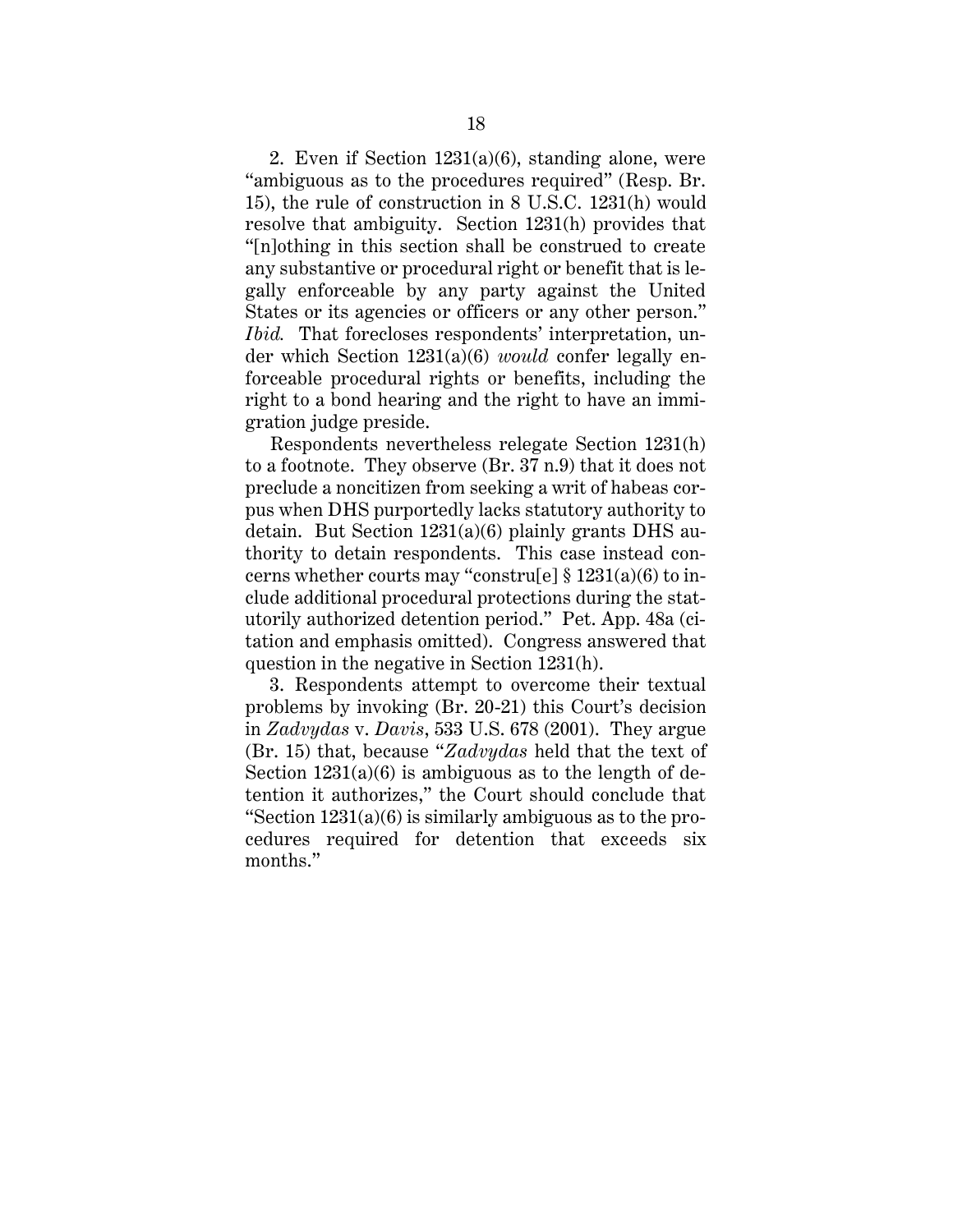That argument is incorrect. In *Zadvydas*, this Court deemed Section 1231(a)(6) ambiguous only after using the ordinary tools of statutory interpretation, and it selected an interpretation that fell within the zone of ambiguity. The Court explained that, because the provision "has as its basic purpose effectuating an alien's removal," it could be read to mean that, "once removal is no longer reasonably foreseeable, continued detention is no longer authorized." *Zadvydas*, 533 U.S. at 697, 699. Respondents have shown no comparable connection between their interpretation and the text or logic of Section 1231(a)(6).

### <span id="page-24-0"></span>**B. Respondents' Bond-Hearing Regime Is Not Necessary To Avoid Serious Constitutional Doubts**

Because Section 1231(a)(6) is clear, this Court could resolve the case without discussing the Constitution. Regardless, respondents' bond-hearing regime is not necessary to avoid serious constitutional doubts.

1. Respondents argue (Br. 29-34) that the Due Process Clause permits the government to detain a noncitizen for more than six months under Section  $1231(a)(6)$ only if a neutral adjudicator holds a hearing and makes an individualized finding that the noncitizen poses a flight risk or danger to the community. Respondents rest (Br. 29-30) that claim on the "legal tradition" of allowing detainees to seek bail and on this Court's "modern civil detention jurisprudence." But respondents' authorities—which all involve citizens—are beside the point. This Court has emphasized that, "[i]n the exercise of its broad power over naturalization and immigration, Congress regularly makes rules that would be unacceptable if applied to citizens." *Demore*, 538 U.S. at 521 (citation omitted). As relevant here, the Court has held that immigration detention does not automatically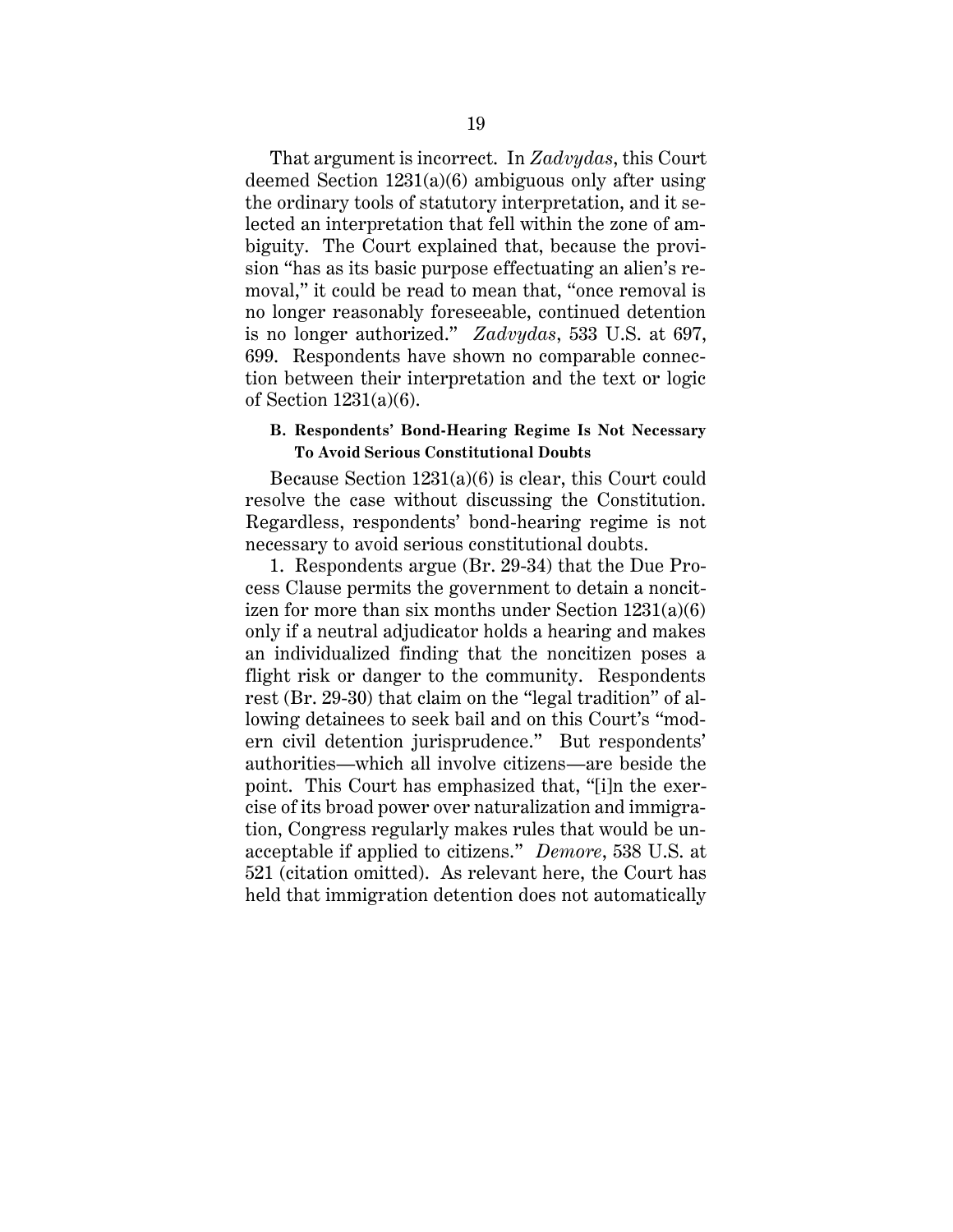violate the Constitution simply because it is not based on individualized determinations or because the detainee receives no bond hearing.

For example, in *Carlson* v. *Landon*, 342 U.S. 524 (1952), this Court rejected a challenge in those circumstances. As the Court later described the case, "[a]lthough the Attorney General ostensibly had discretion to release detained Communist aliens on bond, the [government] had adopted a policy of refusing to grant bail" to them. *Demore*, 538 U.S. at 524. They were accordingly detained "without any finding of flight risk" or "individualized finding' of likely future dangerousness." *Id.* at 524-525 (brackets and citation omitted). This Court nonetheless held that the detention complied with the Due Process Clause. *Carlson*, 342 U.S. at 544. Respondents attempt (Br. 35) to distinguish *Carlson* as involving "a national security threat," but this Court has cited *Carlson* as a relevant precedent even in cases that did not involve national security. See *Demore*, 538 U.S. at 523-525.

Similarly, in *Demore*, this Court considered Section 1226(c), which provides for mandatory detention of certain criminal noncitizens pending removal proceedings. Although that provision called for detention without any individualized findings, the Court rejected a facial challenge under the Due Process Clause. *Demore*, 538 U.S. at 521-531. Respondents seek (Br. 34) to distinguish *Demore* because it involved mandatory rather than discretionary detention, but that point cuts *against* respondents' position. Mandatory detention represented a more serious deprivation of liberty than the discretionary detention at issue here, since the detainees could not even ask the Executive for release.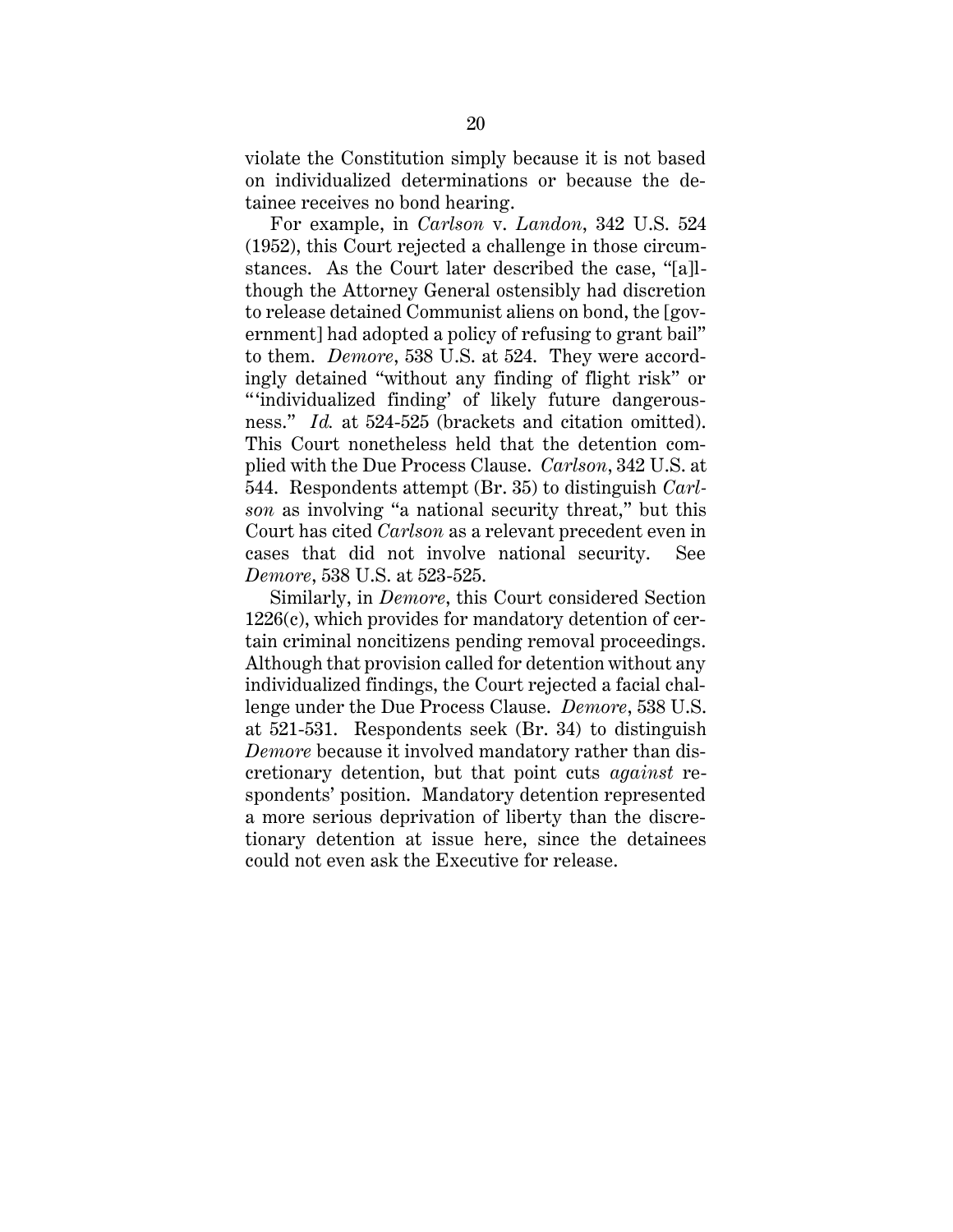2. Respondents contend (Br. 28) that detention here raises special constitutional concerns because it is "[p]rolonged." In their view (Br. 32-33), prolonged detention—by which they mean detention lasting more than six months—comports with the Due Process Clause only if accompanied by "greater procedural protections." But even assuming that is so, DHS's regulations provide the necessary protections, at least as a general matter. As our opening brief explains (at 5), the regulations provide for a review panel at Immigration and Customs Enforcement (ICE) headquarters to review the noncitizen's case at six months of detention, and to consider the noncitizen's individual circumstances when deciding whether detention remains justified. The noncitizen may submit evidence, use an attorney or other representative, and, if appropriate, seek a government-provided translator.

Respondents raise three principal objections to that procedure. None is sound.

First, respondents argue (Br. 39-40) that "the jailer" "cannot be responsible for custody reviews." But the six-month custody review required by DHS's regulations is not conducted by the noncitizen's "jailer"—*i.e.*, by the agent who took him into custody or by the warden in charge of his detention facility. Rather, the review is conducted by a separate set of officials in ICE's Headquarters Post-Order Detention Unit. See 8 C.F.R.  $241.4(c)(2)$ . Respondents suggest (Br. 40) that adjudicators in the same agency that took them into custody (ICE) are insufficiently neutral. But this Court has repeatedly held that, when the adjudicator is not personally biased, an adjudication does not violate the Due Process Clause simply because the adjudicator or his agency combines enforcement and adjudicative func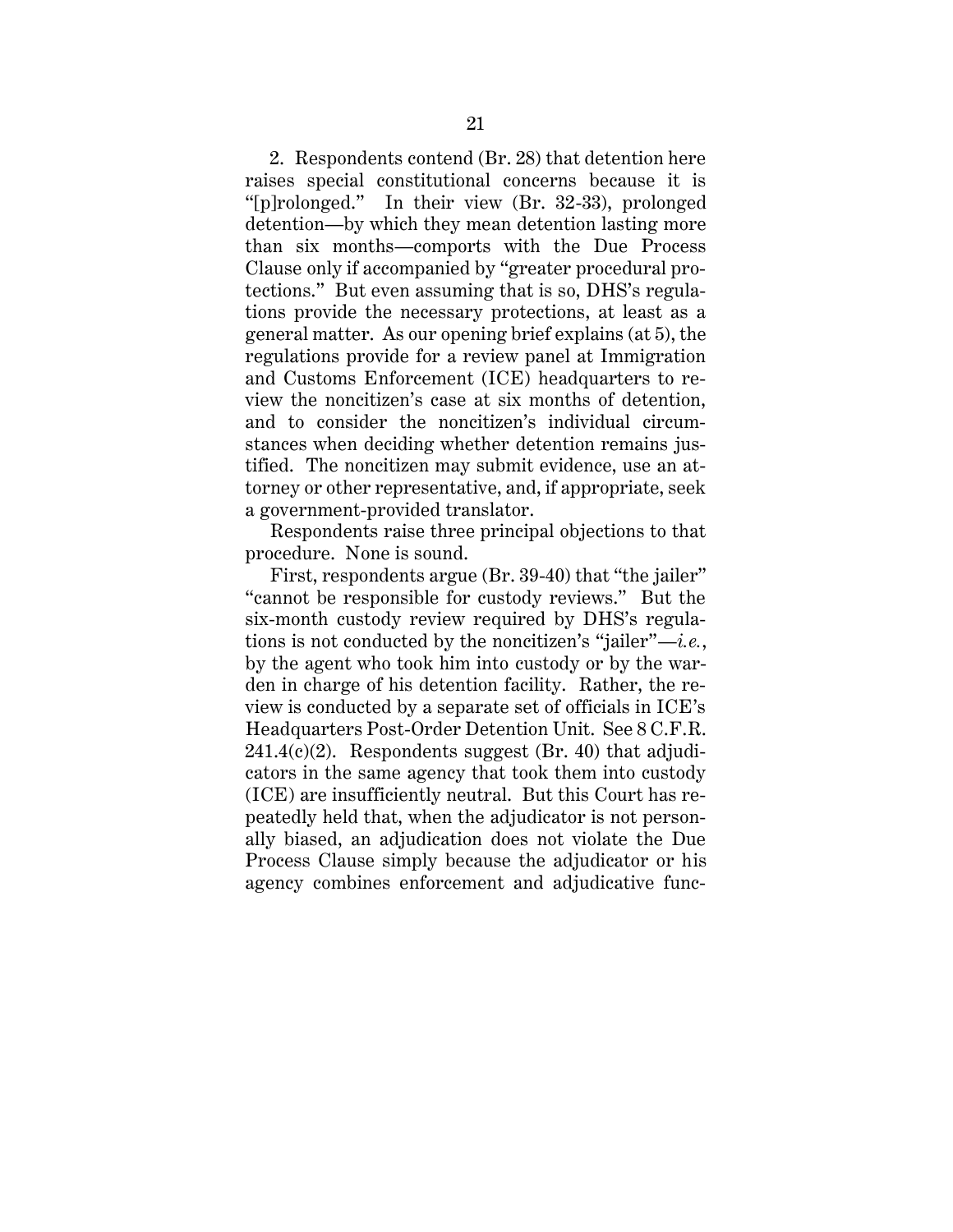tions. For instance, the Federal Trade Commission may hear an antitrust charge although it previously investigated that charge. See *FTC* v. *Cement Institute*, 333 U.S. 683, 700-701 (1948). A state medical board may both investigate and adjudicate charges against a doctor. See *Withrow* v. *Larkin*, 421 U.S. 35, 46-55 (1975). And Congress may vest the power to conduct deportation hearings in adjudicators who are "subject to the supervision and control of officials in the Immigration Service charged with investigative and prosecuting functions." *Marcello* v. *Bonds*, 349 U.S. 302, 311 (1955). Respondents rely (Br. 40) on *Shadwick* v. *City of Tampa*, 407 U.S. 345 (1972), *Coolidge* v. *New Hampshire*, 403 U.S. 443 (1971), and *Johnson* v. *United States*, 333 U.S. 10 (1948), but those decisions involved the Fourth Amendment's requirement that warrants be issued by neutral and detached magistrates, not the Fifth Amendment's distinct requirement that adjudicators be neutral.

Second, respondents allege (Br. 43) that ICE routinely fails to conduct the custody reviews required by its regulations. But "[t]he presumption of regularity supports the official acts of public officers and, in the absence of clear evidence to the contrary, courts presume that they have properly discharged their official duties." *United States* v. *Chemical Foundation, Inc.*, 272 U.S. 1, 14-15 (1926). In any event, if ICE fails to comply with its regulations, the solution is to enforce the regulations, not to invent additional procedures without foundation in the Constitution, the statute, or the regulations.

Third, respondents argue (Br. 42) that DHS's regulations do not give the detainee an adequate opportunity to present his case. But the regulations guarantee the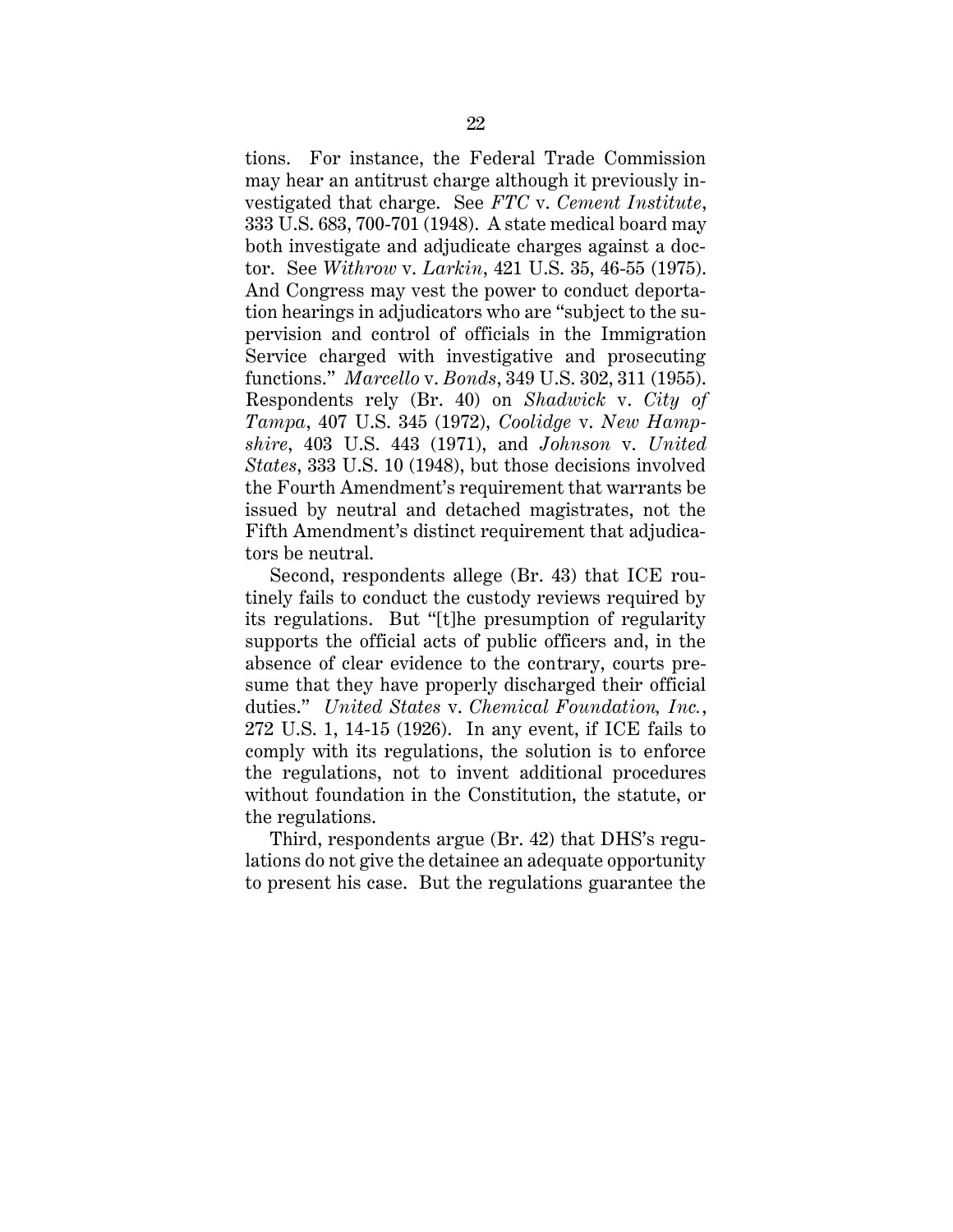noncitizen the opportunity to present a written statement supporting release, 8 C.F.R. 241.4(h)(2); to present his position orally at a personal interview, 8 C.F.R.  $241.4(i)(3)(i)$ ; to "submit \* \* \* any information" that would support release, 8 C.F.R. 241.4(i)(3)(ii); and to use the assistance of an attorney or other representative, *ibid.*

Respondents argue (Br. 42) that the personal interview guaranteed by the regulations does not amount to a formal "hearing." But this Court has held that informal hearings can satisfy due process if they provide a meaningful opportunity to be heard, as the personal interview here does. See, *e.g.*, *Goss* v. *Lopez*, 419 U.S. 565, 580, 584 (1975) (approving "an informal give-and-take" rather than an "elaborate hearing"); *Morrissey* v. *Brewer*, 408 U.S. 471, 484 (1972) ("What is needed is an informal hearing."); *Goldberg* v. *Kelly*, 397 U.S. 254, 269 (1970) ("Informal procedures will suffice.").

Respondents also assert (Br. 41) that ICE has the discretion to deny an interview. As our opening brief explains (at 45), that is incorrect. The regulations provide that, unless ICE has already decided to grant release, "a Review Panel *shall* personally interview the detainee."  $8 \text{ C.F.R. } 241.4 \text{ (i)}(3) \text{ (i)}$  (emphasis added). Respondents cite (Br. 8 n.2) a provision stating that "[t]he scheduling of such interviews shall be at the discretion" of ICE, 8 C.F.R. 241.4(i)(3), but that provision simply allows ICE to set the interview's date and time, not to deny one altogether. Respondents also cite (Br. 8 n.2) a provision stating that ICE "*may* grant the alien an interview." 8 C.F.R. 241.13(e)(5) (emphasis added). But that provision does not concern the six-month custody review; rather, it concerns the separate review procedures implementing this Court's holding in *Zad-*